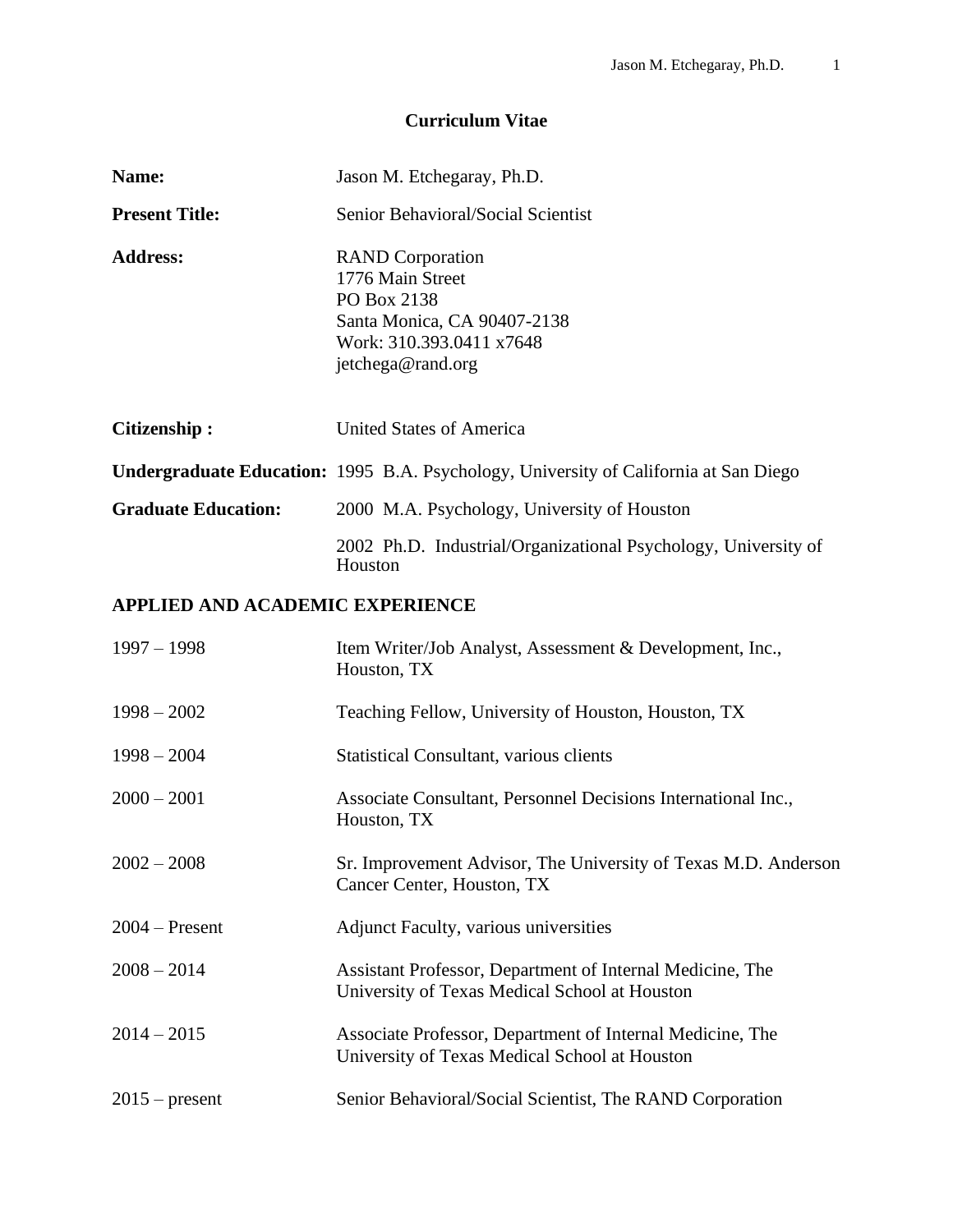## **PROFESSIONAL ORGANIZATION MEMBERSHIP**

| $2002$ – Present<br>$2004 - 2008$<br>$2005 - 2008$<br>$2008 -$ Present | Society for Industrial/Organizational Psychology, Member<br>American Psychological Association, Member<br>Society for Health Systems, Member<br>Academy Health, Member                |
|------------------------------------------------------------------------|---------------------------------------------------------------------------------------------------------------------------------------------------------------------------------------|
| <b>AWARDS &amp; HONORS</b>                                             |                                                                                                                                                                                       |
| 1998                                                                   | Shell Oil Company Foundation Award, I/O Psychology, University<br>of Houston                                                                                                          |
| 2005                                                                   | Faculty Leadership Award; University of Phoenix, Houston, TX                                                                                                                          |
| 2011                                                                   | Selected and received travel funds to attend New Connections<br>Program's Fifth Annual Research and Coaching Clinic,<br>Washington DC, 2011.                                          |
| 2012                                                                   | Second place poster at Kelsey Research Foundation Health<br>Services & Outcomes Research Conference. Houston, Texas                                                                   |
| 2013                                                                   | New Connections, Scholarship Award to attend Hierarchical<br>Linear Modeling course offered by Inter-university Consortium for<br>Political and Social Research (ICPSR), Amherst, MA. |
| 2016                                                                   | 1 <sup>st</sup> place in Abstract and Poster Competition at 2016 Evidenced-<br>Based Practice Symposium for Houston Methodist Hospital                                                |
| 2018                                                                   | Spotlight Award for Mentorship, RAND Corporation                                                                                                                                      |

## **EDITORIAL DUTIES**

| $2015 - 2020$ | BMJ Quality & Safety (Associate Editor) |
|---------------|-----------------------------------------|
|---------------|-----------------------------------------|

## **EDITORIAL ADVISORY BOARD**

2011 - 2019 Health Environments Research & Design Journal 2012 – 2019 Clinical Nursing Studies

## **SERVICE ON NATIONAL GRANT REVIEW PANELS, STUDY SECTIONS, COMMITTEES**

| 2012 | Patient-Centered Outcomes Research Institute (Department of    |
|------|----------------------------------------------------------------|
|      | Health and Human Services) – Panel 13; Washington, DC February |
|      | 21, 2012                                                       |
| 2014 | Patient-Centered Outcomes Research Institute (Department of    |
|      | Health and Human Services) – Methodology Panel; Leesburg, VA   |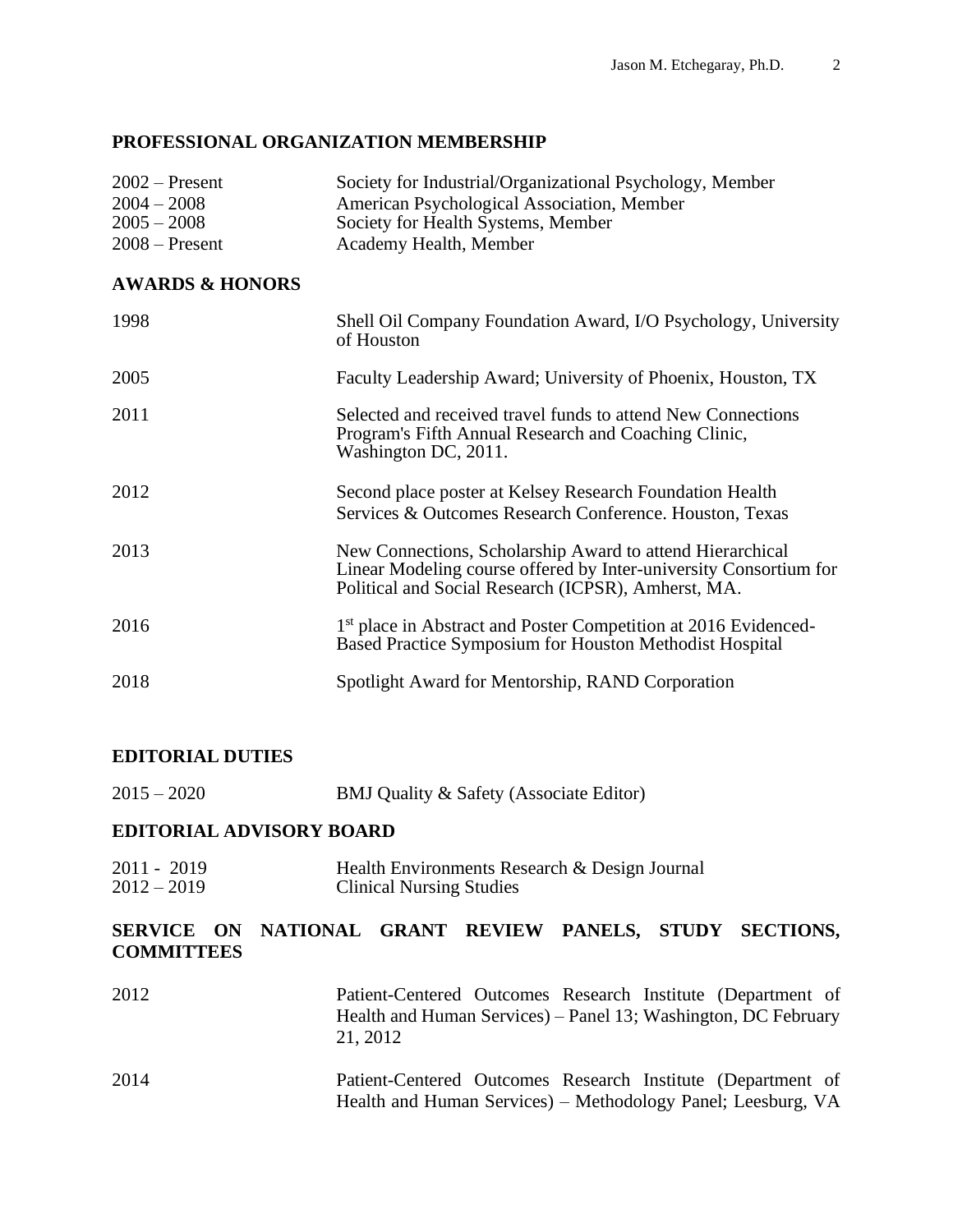August 11-12, 2014

2015 Patient-Centered Outcomes Research Institute (Department of Health and Human Services) – Methodology Panel; Washington DC; held August 5-6, 2015

## **SERVICE ON THE UNIVERSITY OF TEXAS-HOUSTON HEALTH SCIENCE CENTER COMMITTEES:**

2011-2015 Institutional Review Board # 4

## **FOUNDING ADVISOR**

| 2003 | Founding Advisor for Consumers Advancing Patient Safety |
|------|---------------------------------------------------------|
|      | (National organization)                                 |

## **TEACHING RESPONSIBILITIES**

| $2004$ – present | In-person and online undergraduate and graduate courses in I/O<br>Psychology-related topics; Research Methods; Statistics; also serve<br>as dissertation chairperson and committee member                        |
|------------------|------------------------------------------------------------------------------------------------------------------------------------------------------------------------------------------------------------------|
| $2008 - 2015$    | Lecturer for Health Services Research course, UT Clinical<br>Research Curriculum, The University of Texas-Houston<br>Medical School; one lecture every two years for $\sim$ 2 hours for $\sim$<br>30-50 students |
| $2013 - 2015$    | Statistical and survey advisor for Clinical Safety and Effectiveness<br>projects conducted by UT Houston faculty                                                                                                 |

## **QUALITY/SAFETY ACTIVITIES**

| $2008 - 2015$ | Conduct all phases of Memorial Hermann Healthcare System's<br>annual safety culture survey (survey creation and administration,<br>data collection and analysis, create feedback reports for each<br>hospital by unit) |
|---------------|------------------------------------------------------------------------------------------------------------------------------------------------------------------------------------------------------------------------|
| $2012 - 2015$ | Conduct safety culture surveys for specific units at Memorial<br>Hermann Healthcare System Hospitals, including a focus on<br>physicians and residents.                                                                |

## **CURRENT GRANT SUPPORT**

2015 – 2021 Agency for Healthcare Research and Quality, Caregiver innovations to reduce harm in the neonatal intensive care unit. Total award: \$4 million. Role: Principal investigator for RAND; co-investigator for overall grant. 15-20% effort.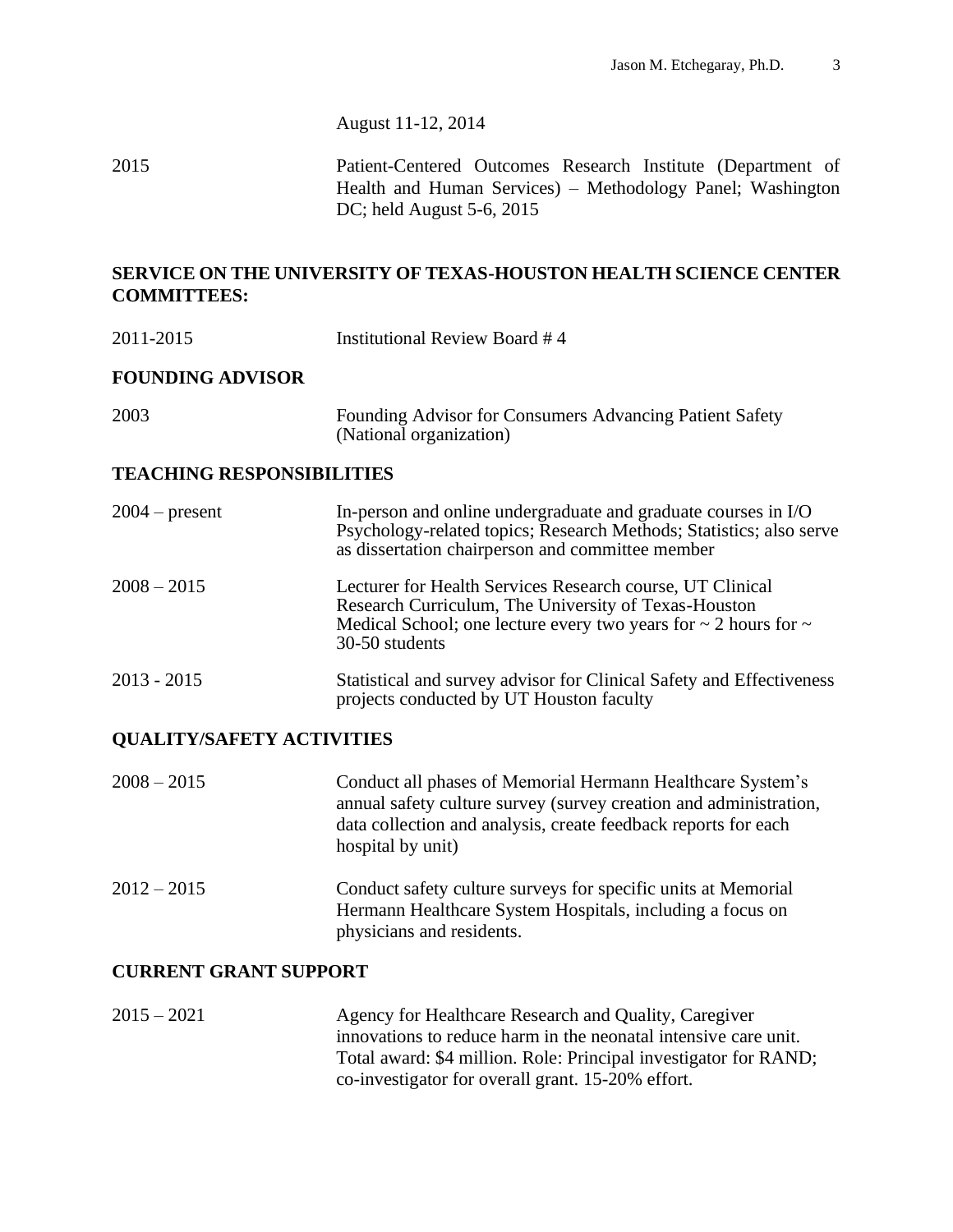## **PREVIOUS GRANT SUPPORT**

| $2002 - 2007$ | Agency for Healthcare Research and Quality, UT Center of<br>Excellence for Patient Safety Research and Practice.<br>Award Type: P01<br>Principal Investigator: Eric Thomas, M.D., MPH<br>Total Award: \$7.2 million<br>Role: Lead of Technical Core for program project grant. |
|---------------|--------------------------------------------------------------------------------------------------------------------------------------------------------------------------------------------------------------------------------------------------------------------------------|
| $2007 - 2011$ | Agency for Healthcare Research and Quality, Linking<br>characteristics of high-performing hospitals with patient safety.<br>Award Type: K02<br>Total award: \$320,000. Role: Primary Investigator. 75% Effort.                                                                 |
| 2013          | Association for Professionals in Infection Control and<br>Epidemiology, Strategies for preventing healthcare associated<br>infections: Putting them into context. Total award \$50,000. Role:<br>Co-investigator. 11% effort.                                                  |
| $2013 - 2014$ | University of Texas Vice Chair grant, How should residents be<br>taught about patient safety in the OR: A pilot randomized trial.<br>Total award \$35,000. Role: Co-investigator. 2% effort.                                                                                   |
| $2011 - 2014$ | Agency for Healthcare Research and Quality, The Texas disclosure<br>and compensation study: Best practices for improving safety.<br>Total award: \$1.7 M. Role: Co-investigator. 60% Effort.                                                                                   |
| $2013 - 2014$ | Robert Wood Johnson Foundation (RWJF) State Regulations for<br>Advanced Practice Registered Nurses (APRNs), physician/APRN<br>collaboration and patient outcomes in primary care. Total award<br>\$200,000. Role: Co-investigator. 25% effort.                                 |
| 2014          | Agency for Healthcare Research and Quality, Safety culture<br>research: Ways to improve existing methods. Total award:<br>\$35,000. Role: Principal investigator. 7% effort. Funding to start<br>April 2014.                                                                   |
| $2014 - 2017$ | Agency for Healthcare Research and Quality, Understanding<br>parent's perceptions of NICU safety culture: Development of the<br>Parent-Centered Safety Culture Tool. Total award: \$100,000.<br>Role: Principal investigator. 9% effort.                                       |

# **INTERNATIONAL RESEARCH ACTIVITIES**

2013 - 2019 Collaborating with Dr. Rhanna Emanuela F. Lima de Carvalho from Brazil on a manuscript discussing translation and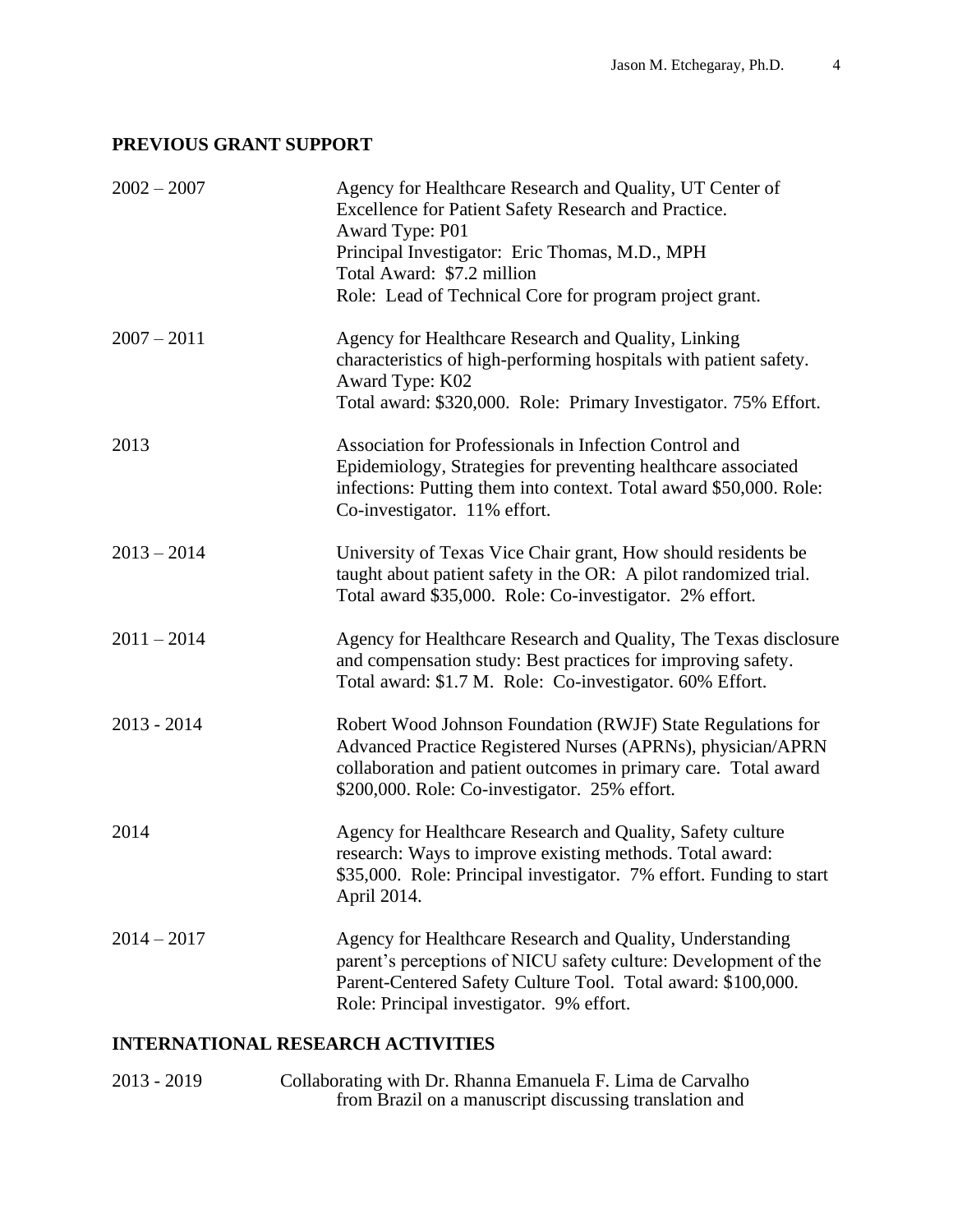measurement equivalence of a Portuguese version of the Safety Attitudes Questionnaire

2014 – 2019 Collaborating with Dr. Mohammed A Mohammed (University of Bradford, UK) and Dr. Liane Ginsburg (York University, Canada) on project titled "A comparison of two safety culture instruments (Can-PSCS and SAQ) in the out-of-hours setting in the UK"

### **JOURNAL, GRANT, AND CONFERENCE REVIEWER**

BMC Health Services Research (Journal Reviewer) BMC Medical Ethics (Journal Reviewer) BMC Nursing (Journal Reviewer) Clinical Nursing Studies (Journal Reviewer) Field Methods (Journal Reviewer) Health Care Management Review (Journal Reviewer) Health Environments Research & Design Journal (Journal Reviewer) Healthcare: The Journal of Delivery Science and Innovation (Journal Reviewer; 2016) Implementation Science (Journal Reviewer) International Forum on Quality and Safety in Healthcare (Journal Reviewer) International Journal of General Medicine (Journal Reviewer) Joint Commission Journal on Quality and Patient Safety (Journal Reviewer) Journal of Business and Psychology (Journal Reviewer) JGIM (Journal Reviewer) Journal of General Internal Medicine (Journal Reviewer) Journal of Health Services Research & Policy (Journal Reviewer) Journal of Patient Safety (Journal Reviewer) Pediatrics (Journal Reviewer) Quality and Safety in Healthcare (now BMJ Quality and Safety) (Journal Reviewer) Autonomous Province of Bolzano in Northern Italy (One time Grant Reviewer) Gary Norris Promise Award (One time Grant Reviewer) Michael Smith Foundation for Health Research (One time Grant Reviewer) Swiss NSF (One time Grant Reviewer; 2016) Society for Industrial/Organizational Psychology Small Grants Committee (Grant reviewer for multiple years) Society for Industrial/Organizational Psychology APA Conference (Conference Reviewer) Society for Industrial/Organizational Psychology Annual (Conference Reviewer)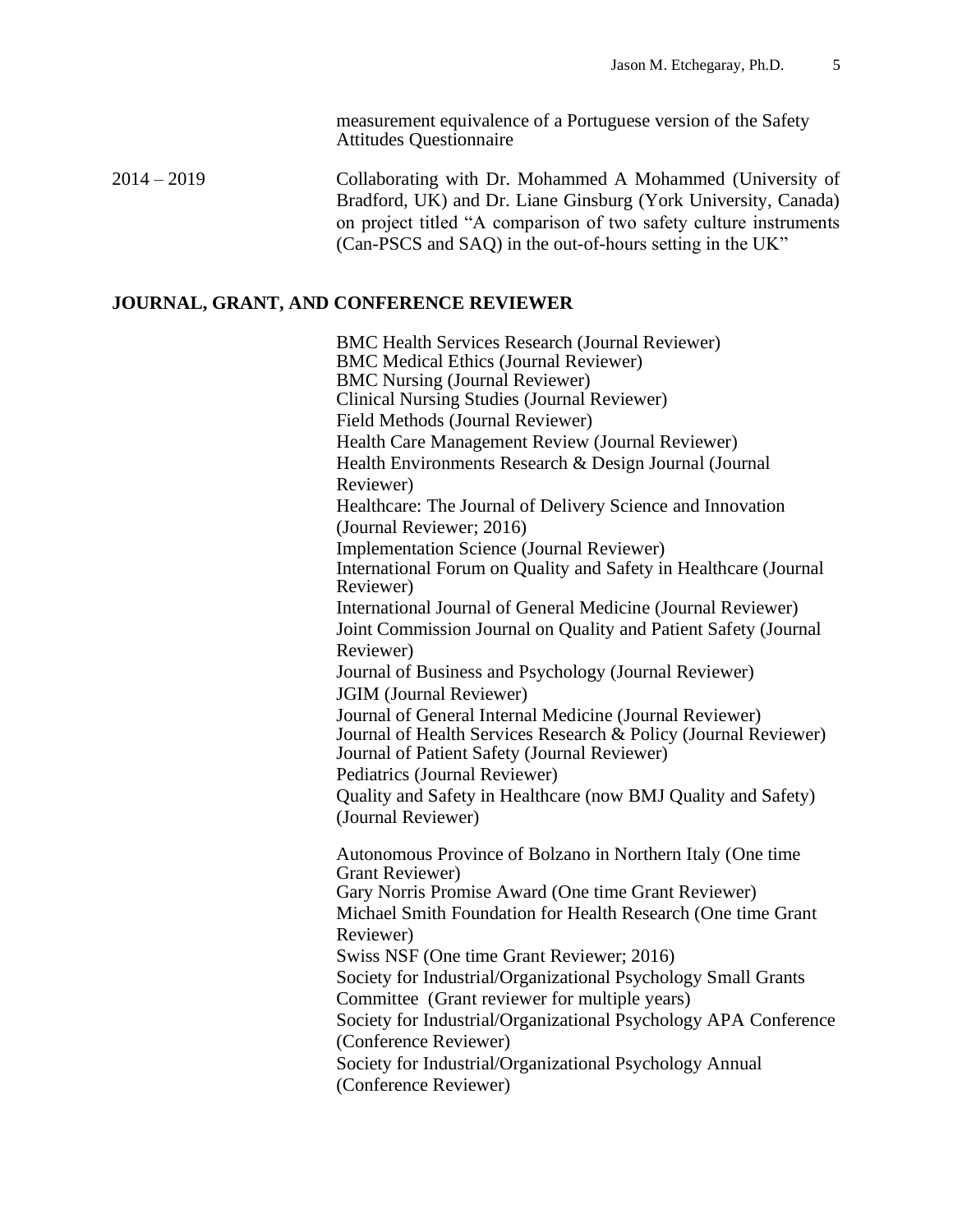#### **PUBLICATIONS (Articles)**

Rohrer, D., Pashler, H., and **Etchegaray, J.** When two memories can and cannot be retrieved concurrently*.* Memory & Cognition 26:731–739, 1998.

Robie, C., Adams, K. A., Osburn, H. G., Morris, M. A., and **Etchegaray, J. M.** Effects of the rating process on the construct validity of assessment center dimension evaluations. Human Performance 13:355-370, 2000.

Da Silva, N., Tetrick, L. E., Slack, K. J., **Etchegaray, J. M.**, Latting, J. K., Beck, M. H., and Jones, A. P. Is there a relationship between employee perceptions of organizational learning practices and employee performance? The Psychologist-Journal Manager 6(1):104-116, 2002.

**Etchegaray, J. M.** (2002 - 2004). Improving Patient Safety Through Web Based Education, National Patient Safety Foundation, AHRQ grant 418 HS 12043; Copyright: 2002- 2004.

Latting, J. K., Beck, M. H., Slack, K. J., Tetrick, L. E., Jones, A. P., **Etchegaray, J. M.**, and da Silva, N. Promoting service quality and client adherence to the service plan: The role of top management's support for innovation and learning. Administration in Social Work 28(2):29–48, 2004*.*

Martin, S.K., **Etchegaray, J.M.**, Simmons, D., Belt, W. T., & Clark, K. Development and implementation of The University of Texas Close Call Reporting System. *Agency for Healthcare Research and Quality Patient Safety Compendium,* 2005.

**Etchegaray, J. M.**, Thomas, E. J., Geraci, J. M., Simmons, D., & Martin, S. K. Differentiating close calls from errors: A multidisciplinary perspective. Journal of Patient Safety 1(3):133-137, 2005.

**Etchegaray, J. M.**, & Fischer, W. G. Survey research: Be careful where you step… Quality and Safety in Healthcare 15(3):154–155, 2006.

**Etchegaray, J. M.**, Fischer, W. G., Sisolak, J., & Lipka, S. Effects of built-environment factors on healthcare: Satisfaction, operations, and outcomes. Healthcare Design, May, 2006 6:8-10.

**Etchegaray, J.M.** Measurement equivalence of executives' performance ratings for same- and opposite-gender dyads. Journal of Leadership Studies 1(2):21–32, 2007.

Throckmorton, T., & **Etchegaray, J.** [Factors affecting incident reporting by registered](file://///129.106.153.1/pmid:18039512)  [nurses: the relationship of perceptions of the environment for reporting errors, knowledge of the](file://///129.106.153.1/pmid:18039512)  [nursing practice act, and demographics on intent to report errors.](file://///129.106.153.1/pmid:18039512) Journal of PeriAnesthesia Nursing 22(6):400–412, 2007.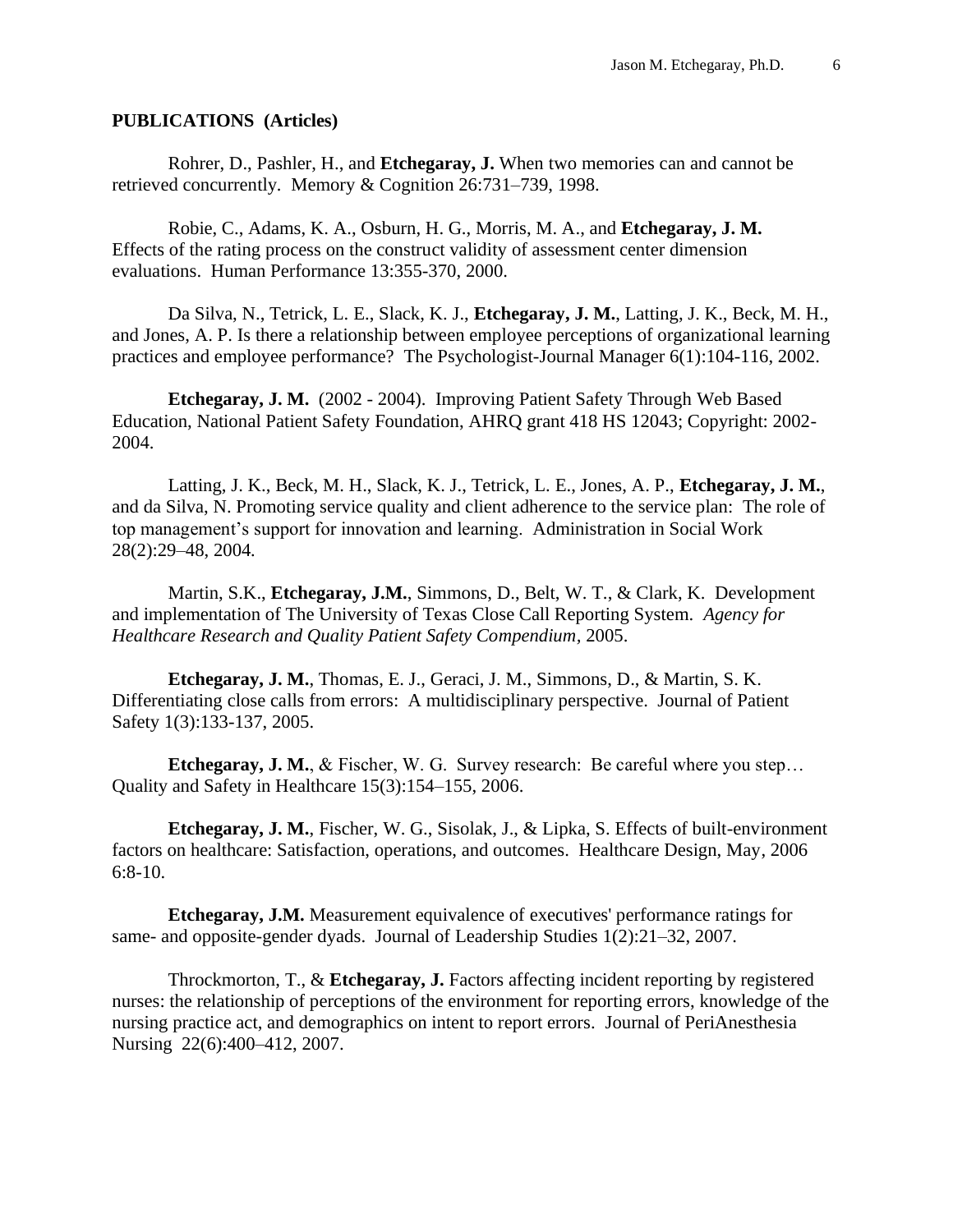**Etchegaray, J.M.** & Fischer, W.G. Understanding Evidence-Based Research Methods: Descriptive Statistics. Health Environments Research & Design Journal 3(1):111– 117, 2009.

Hwang, J.P., Holmes, H.M., Kallen, M.A., Ensor, J., **Etchegaray, J.**, Saab, R., Arbuckle, R.B., King, K.M., & Escalante, C.P. Accuracy of reporting current medications by cancer patients presenting to an emergency center. Supportive Care in Cancer 18(10):1347-1354, 2010.

**Etchegaray, J.M.** & Throckmorton, T.T. Barriers to reporting medication errors: A measurement equivalence perspective. Quality and Safety in Health Care. Published Online First August 4, 2010.

**Etchegaray, J.M.** & Fischer, W.G. Understanding Evidence-Based Research Methods: Graphical Data Analysis. Health Environments Research & Design Journal, Winter, 2010.

**Etchegaray, J.M.**, Sexton, J.B., Helmreich, R., & Thomas, E.J. Job satisfaction ratings: Measurement equivalence across nurses and physicians. Western Journal of Nursing Research 32:530–539, 2010.

**Etchegaray, J.M.** & Fischer, W.G. Understanding Evidence-Based Research Methods: Developing and Conducting Effective Surveys. Health Environments Research & Design Journal, Summer, 2010.

**Etchegaray, J.M.** & Fischer, W.G. Understanding Evidence-Based Research Methods: Reliability and Validity Considerations in Survey Research. Health Environments Research & Design Journal, Fall, 131-135, 2010.

Hwang, K.O., Ottenbacher, A.J., Lucke, J.F., **Etchegaray, J.M.**, et al. Measuring social support for weight loss in an internet weight loss community. Journal of Health Communication International Perspectives 16(2)*:*198 – 211, 2011.

**Etchegaray, J.M.**, St. John, C., & Thomas, E.J. Measures and measurement of high-performance work systems in healthcare settings: Suggestions for improvement. Health Care Management and Review, 36(1), 38-46, 2011.

**Etchegaray, J.M.** & Fischer, W.G. Understanding Evidence-Based Research Methods: Pilot Testing Surveys. Health Environments Research & Design Journal, 4(4), 143 – 147, 2011.

Profit, J., **Etchegaray, J.M.**, Petersen, L.A., Sexton, B.J., Hysong, S.J., Mei, M., & Thomas, E.J. The Safety Attitudes Questionnaire as a tool for benchmarking safety culture in the NICU. Archives of Disease in Childhood Fetal and Neonatal edition, 97(2), F127 – 132, 2012.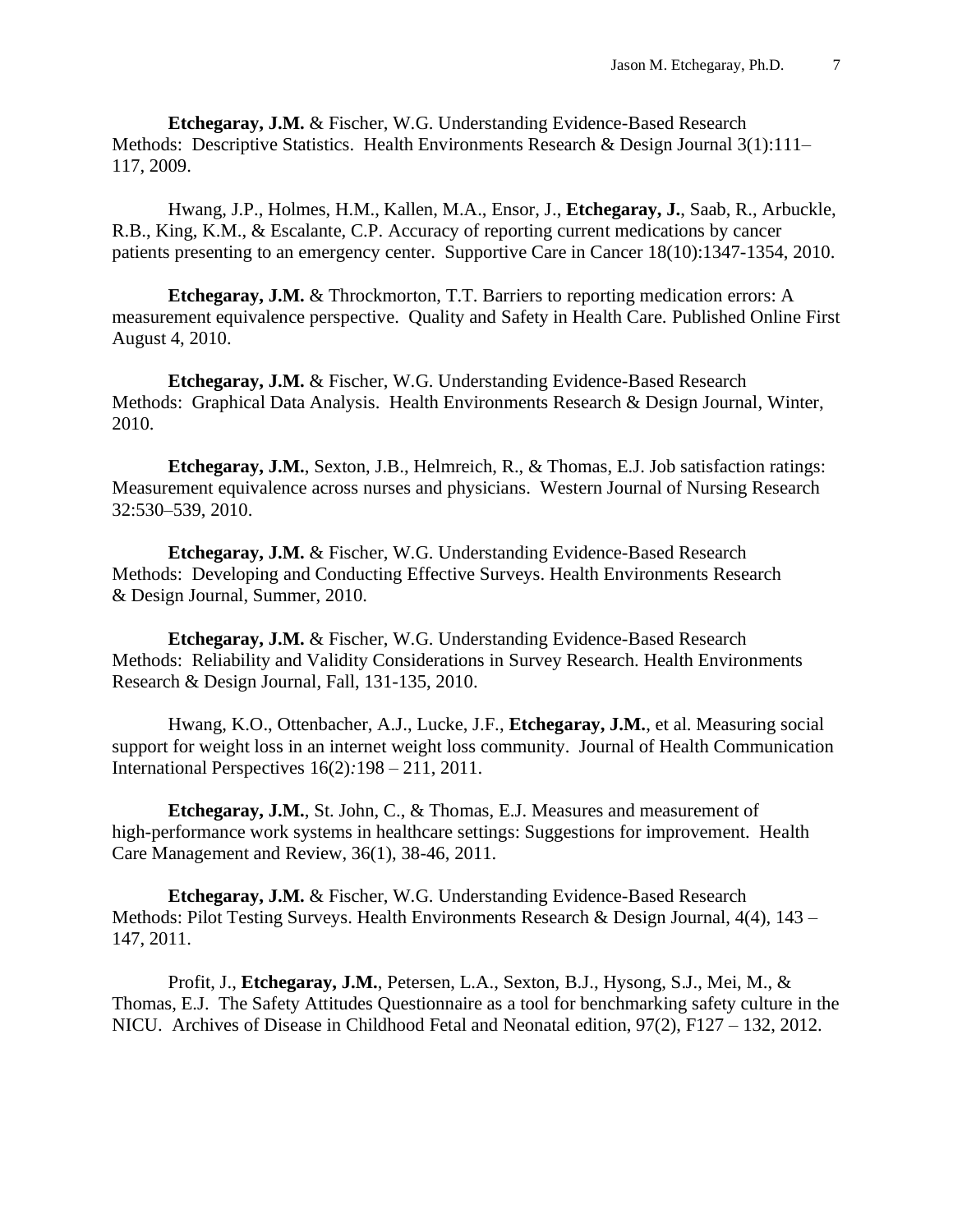Profit, J., **Etchegaray, J.M.**, Petersen, L.A., Sexton, B.J., Hysong, S.J., Mei, M., & Thomas, E.J. Neonatal intensive care unit safety culture varies widely. Archives of Disease in Childhood Fetal and Neonatal edition, 97(2), F120 – 126, 2012.

Hwang, K.O., **Etchegaray, J.M.**, Sciamanna, C.N., Bernstam, E.V., & Thomas, E.J. Structural social support predicts functional social support in an online weight loss programme. Health Expectations [epub ahead of print], 2012.

**Etchegaray, J.M.** & Thomas, E.J. Comparing two safety culture surveys: Safety Attitudes Questionnaire and Hospital Survey on Patient Safety. BMJ Quality and Safety, 21(6), 490-498, 2012*.*

**Etchegaray, J.M.**, Gallagher, T.H., Bell, S.K., Dunlap, B., & Thomas, E.J. Error disclosure: A new domain for safety culture assessment. BMJ Quality and Safety, 21(7), 594- 599, 2012.

McCoy, A.B., Ottenbacher, A.J., Sittig, D.F., & **Etchegaray, J.M.** Understanding Evidence-Based Research Methods: Challenges and Considerations in Analysis of Survey Data. Health Environments Research & Design Journal 5(4);142-5, 2012*.*

**Etchegaray, J.M.**, Ottenbacher, A.J., Sittig, D.F., & McCoy, A.B. Understanding Evidence-Based Research Methods: Survey analysis, t tests, and odds ratios. Health Environments Research & Design Journal 6(1); 143-7*,* 2012.

Levy, S. M. Jain, R., Matuszczak, M., Kao, L.S., **Etchegaray, J.M.,** Thomas, E.J., Kally, K.P., & Tsao, K. Improvements in patient safety culture in a pediatric perioperative environment requires a multi-faceted approach. Journal of the American College of Surgeons 2013; 217(3): S102-S103.

**Etchegaray JM.** Understanding Evidence-Based Research Methods: Confirmatory and Exploratory Analysis. Health Environments Research & Design Journal 6(4); 169-72, Summer 2013.

Fowler, A.J., Evans, P.W., **Etchegaray, J.M.**, Ottenbacher, A., & Arnold, C. Safe sleep practices and sudden infant death syndrome (SIDS) risk reduction: NICU and well baby nursery graduates. Clinical Pediatrics 52(11);1044-53, 2013.

Liao JM, **Etchegaray, J.M.** et al. Assessing medical students' perceptions of patient safety: The Medical Student Safety Attitudes & Professionalism Survey. Academic Medicine 89(2):343-51, 2014.

**Etchegaray, J.M.** et al. Structuring patient and family involvement in medical error event disclosure and analysis. Health Affairs, 33(1);46-52, 2014.

**Etchegaray, J.M.** & Thomas, E.J. Engaging employees: The importance of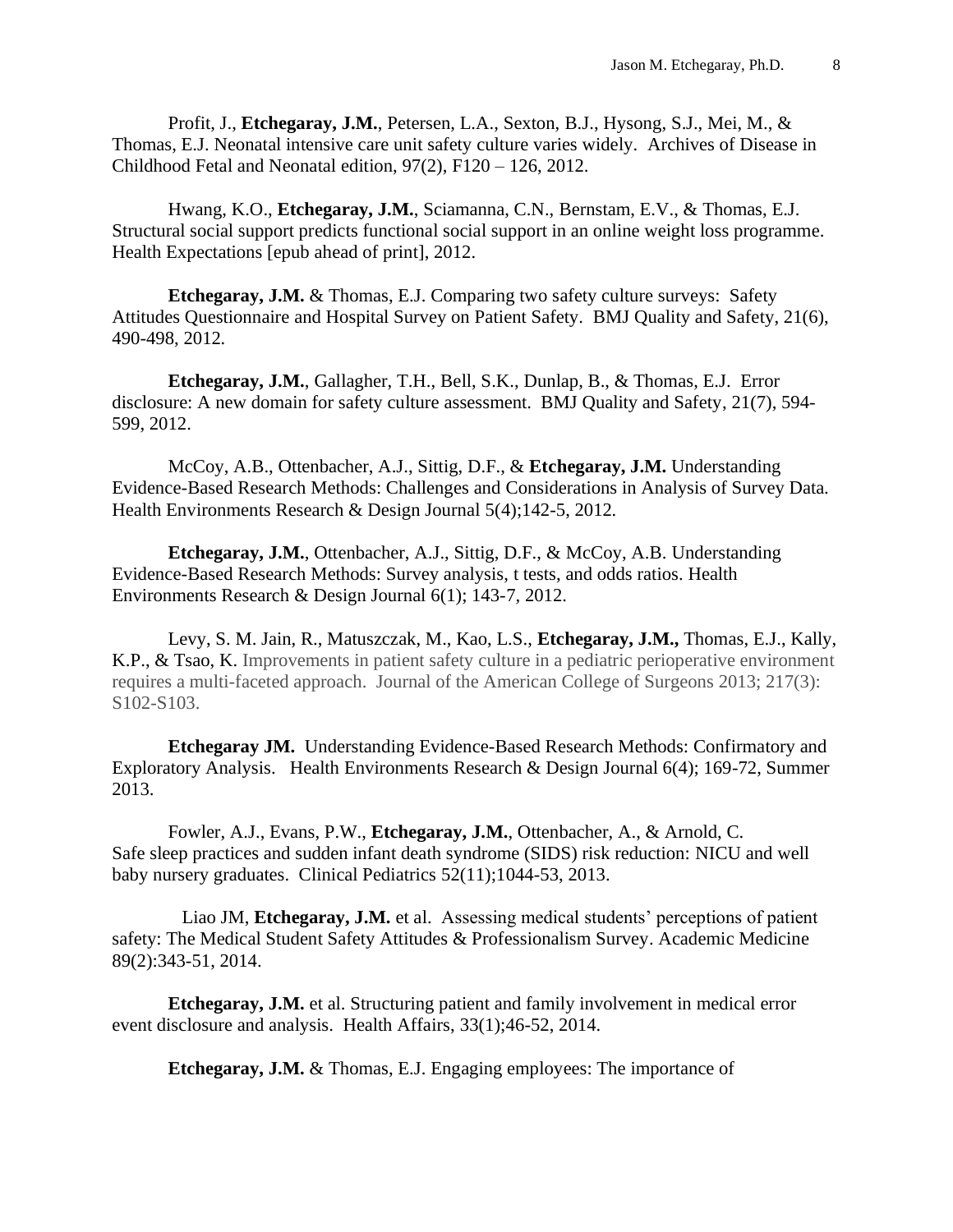high-performance work systems for patient safety. Journal of Patient Safety*,* 2014 Feb 11 [Epub ahead of print].

Martinez, W.M., **Etchegaray, J.M.**, et al. 'Speaking up' about patient safety concerns and unprofessional behavior among residents: Validation of two scales. BMJ Qual Saf. 2015 Nov;24(11):671-80.

Putnam LR, Pham DH, **Etchegaray, J.M**., Ostovar-Kermani TG, Ottosen M, Thomas EJ, Kao LS, Lally KP, Tsao K. How should surgical residents be educated about patient safety in the operating room: A pilot randomized trial. Journal of the American College of Surgeons. 2015 Oct 1;221(4):S127-8.

Putnam L.R., Levy, S.M., Kellagher, C.M., **Etchegaray, J.M.**, et al. Surgical resident education in patient safety: Where can we improve? J Surg Res. 2015 Dec;199(2):308-13.

Profit J., Lee, H.C., Sharek, P.J., Kan, P., Nisbet, C.C., Thomas, E.J., **Etchegaray, J.M.**, & Sexton B. Comparing NICU teamwork and safety climate across two commonly used survey instruments. BMJ Qual Saf 2016; 25:954-961.

Al-Mutari, A., Meyer, A.N.D., Thomas, E.J., **Etchegaray, J.M.** et al. Accuracy of the Safer Dx instrument to identify diagnostic errors in primary care. Journal of General Internal Medicine, 2016; 31(6): 602-608.

Kao, L.S., Thomas, E.J., & **Etchegaray, J.M.** From innovation to infection prevention. Am J Infect Control 2016; 44(4): 477-479.

Martinez W, Bell SK, **Etchegaray JM**, et al. Measuring moral courage for interns and residents: Scale development and initial psychometrics. Academic Medicine 2016; 91(10): 1431- 1438.

Putnam, L.R., Pham, D.H., Ostovar-Kermani, T.G., Alawadi, Z.M., **Etchegaray, J.M.**, Ottosen, M.J., Thomas, E.J., Lesslie, D.P., Kao, L.S., Lally, K.P., Tsao, K. [How Should Surgical](https://www.ncbi.nlm.nih.gov/pubmed/27137661)  [Residents Be Educated About Patient Safety: A Pilot Randomized Controlled Trial.](https://www.ncbi.nlm.nih.gov/pubmed/27137661) J Surg Educ. 2016 Jul-Aug;73(4):660-7. doi: 10.1016/j.jsurg.2016.02.011.

Ottosen, M. J., Sedlock, E. W., Aigbe, A. O., **Etchegaray, J.M.,** Bell, S. K., Gallagher, T. H., & Thomas, E. J. (2016). Developing the Improving Post-event Analysis and Communication Together (IMPACT) Tool to Involve Patients and Families in Post-Event Analysis. *Journal of Nursing & Interprofessional Leadership in Quality & Safety, 2016; 1(1): 1-*17.

Gallagher, T.H., **Etchegaray, J.M.**, Bergstedt, B., Chappelle, A.M., Ottosen, M.J., Sedlock, E.W., Thomas, E.J. [Improving Communication and Resolution Following Adverse](https://www.ncbi.nlm.nih.gov/pubmed/27790708)  [Events Using a Patient-Created Simulation Exercise.](https://www.ncbi.nlm.nih.gov/pubmed/27790708) Health Serv Res. 2016 Dec;51 Suppl 3:2537-2549. doi: 10.1111/1475-6773.12601.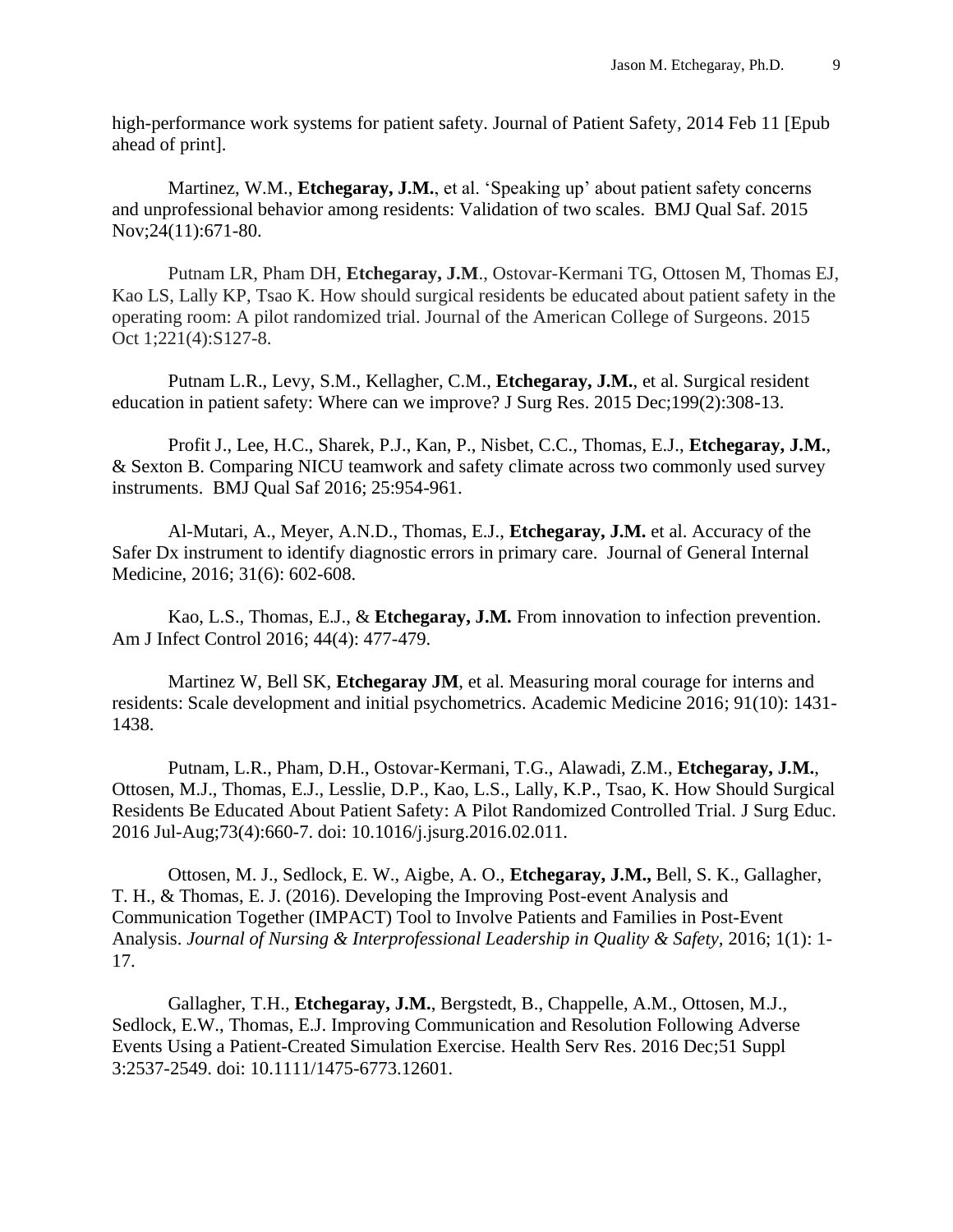**Etchegaray, J.M.**, Ottosen, M.J., Aigbe, A., Sedlock, E., Sage, W.M., Bell, S.K., Gallagher, T.H., Thomas, E.J[.Patients as Partners in Learning from Unexpected Events.](https://www.ncbi.nlm.nih.gov/pubmed/27778321) Health Serv Res. 2016 Dec;51 Suppl 3:2600-2614. doi: 10.1111/1475-6773.12593.

Landgren, R., Alawadi, Z., Douma, C., Thomas, E.J., **Etchegaray, J.M.** [Barriers of](https://www.ncbi.nlm.nih.gov/pubmed/27909093)  [Pediatric Residents to Speaking Up About Patient Safety.](https://www.ncbi.nlm.nih.gov/pubmed/27909093) Hosp Pediatr. 2016 Dec;6(12):738- 743. Epub 2016 Nov 15.

Ottosen, M.J., Engebretson, J.C., **Etchegaray, J.M.** [Steps in Developing a Patient](https://www.ncbi.nlm.nih.gov/pubmed/28042715)  [Centered Measure of Hospital Design Factors.](https://www.ncbi.nlm.nih.gov/pubmed/28042715) HERD. 2017 Jul;10(4):10-16. doi: 10.1177/1937586716685290.

Martinez, W., Lehmann, L.S., Thomas, E.J., **Etchegaray, J.M.** et al. [Speaking up about](https://www.ncbi.nlm.nih.gov/pubmed/28442609)  [traditional and professionalism-related patient safety threats: a national survey of interns and](https://www.ncbi.nlm.nih.gov/pubmed/28442609)  [residents.](https://www.ncbi.nlm.nih.gov/pubmed/28442609) BMJ Qual Saf. 2017;26:869-880. doi: 10.1136/bmjqs-2016-006284.

Krause, T.R., Bell, K.J., Pronovost, P., **Etchegaray, J.M.** [Measurement as a](https://www.ncbi.nlm.nih.gov/pubmed/28376057)  [Performance Driver: The Case for a National Measurement System to Improve Patient Safety.](https://www.ncbi.nlm.nih.gov/pubmed/28376057) J Patient Saf. 2017 Apr 4. doi: 10.1097/PTS.0000000000000315. [Epub ahead of print]

**Etchegaray, J.M.,** Otto, M.J., Dancsak, T., Thomas, E.J. Barriers to speaking up about patient safety concerns. Journal of Patient Safety 2017. Nov 4. doi: 10.1097/PTS.0000000000000334. [Epub ahead of print]

**Etchegaray J.M.**, Gallagher TH, Bell SK, Sage WM, Thomas EJ. Advances in Patient Safety and Medical Liability. Rockville, MD: Agency for Healthcare Research and Quality. 2017.

Kesselheim, J…..**Etchegaray, J.M.,** Thomas, E.J. Speaking up about traditional and professionalism-related patient safety threats: A survey of pediatric trainees. Academic Pediatrics 2018; 5 e52.

Bell S.K., **Etchegaray J.M.,** Gaufberg E., Lowe E., Ottosen M.J., Sands K.E., Lee B.S., Thomas E.J., Van Niel M., Kenney L.; Healing After Harm Conference Group. [A Multi-](https://www.ncbi.nlm.nih.gov/pubmed/30008355)[Stakeholder Consensus-Driven Research Agenda for Better Understanding and Supporting the](https://www.ncbi.nlm.nih.gov/pubmed/30008355)  [Emotional Impact of Harmful Events on Patients and Families.](https://www.ncbi.nlm.nih.gov/pubmed/30008355) Jt Comm J Qual Patient Saf. 2018 Jul;44(7):424-435. doi: 10.1016/j.jcjq.2018.03.007. Epub 2018 May 30.

Sedlock, E. W., Ottosen, M., Nether, K., Sittig, D. F., **Etchegaray, J. M.,** et al.Creating a comprehensive, unit-based approach to detecting and preventing harm in the neonatal intensive care unit. Journal of Patient Safety and Risk Management 2018 23(4):167– 175. <https://doi.org/10.1177/2516043518787620>

Robson, S., Pezard, S., Lytell, M. C., Sims, C. S., Boon, J. E., Jr, **Etchegaray, J. M.** et al. Evaluation of the Strength Aptitude Test and Other Fitness Tests to Qualify Air Force Recruits for Physically Demanding Specialties. Rand Health Quarterly 2019 8(3): 8.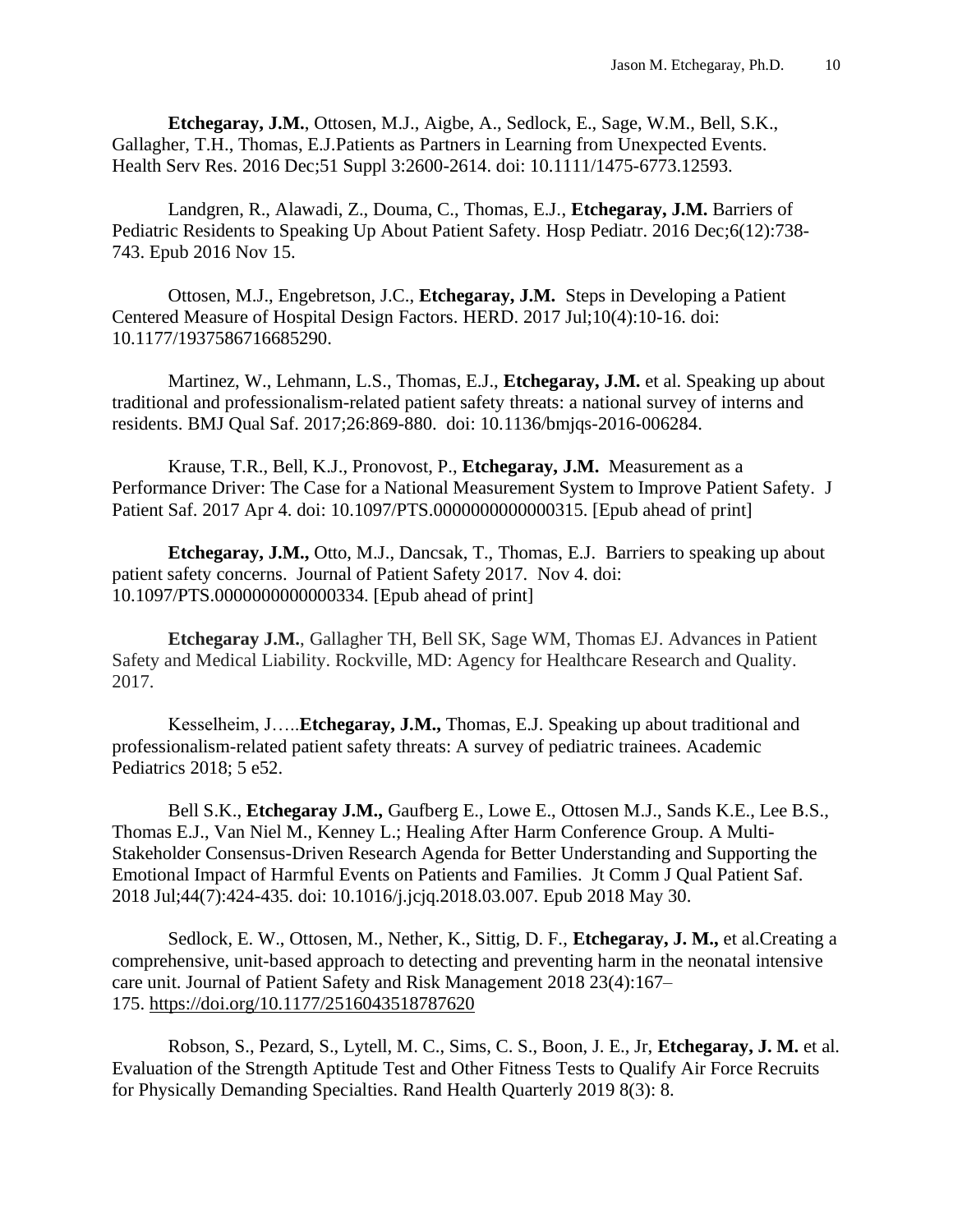Chaturvedi, R.R., **Etchegaray, J.M.,** Raaen, L., Jackson, J., Friedberg, M.W. Technology isn't the half of it: Integrating electronic health records and infusion pumps in a large hospital. Jt Comm J Qual Patient Saf. 2019 Oct;45(10):649-661. doi: 10.1016/j.jcjq.2019.07.006. Epub 2019 Sep 6.

Ottosen, M.J., Engebretson, J., **Etchegaray, J.**, Arnold, C., Thomas, E.J. An ethnography of parents' perceptions of patient safety in the neonatal intensive care unit. Adv. Neonatal Care 2019, 19(6): 500-508. doi: 10.1097/ANC.0000000000000657.

**Etchegaray, J.M.,** Thomas, E.J., Profit, J. Preoccupation with failure and adherence to shared baselines: Measuring high-reliability organizational culture. Journal of Patient Safety and Risk Management 2019 24(4): 147-152. [https://doi.org/10.1177/2516043519838185](https://doi.org/10.1177%2F2516043519838185)

Friedberg, M.W....**Etchegaray, J.M.,** Briscombe, B., & Hussey, P.S. Practice expenses associated with comprehensive primary care capabilities. RAND Health Quarterly 2020 9(1): 2.

Welch, L.C…..**Etchegaray, J.M.,** Qureshi, N., Chandler, R., & Selker, H.P. Evaluation of initial progress to implement Common Metrics across the NIH Clinical and Translational Science Awards (CTSA) Consortium. Journal of Clinical and Translational Science. 2020:1-2.

## **PUBLICATIONS (research reports)**

**Etchegaray, J.M.** et al. Core Competencies for Amputation Rehabilitation. Santa Monica, CA: RAND Corporation, 2019. https://www.rand.org/pubs/research\_reports/RR2898.html

Edelen, M.O….. **Etchegaray, J.M.**, et al. 2019. "Development and Maintenance of Standardized Cross-Setting Patient Assessment Data for Post-Acute Care: Findings from the National Beta Test (Volumes 1 through 8)." Santa Monica, CA: RAND. RR-3004/1-CMS. [https://www.rand.org/pubs/research\\_reports/RR3004z1.html](https://www.rand.org/pubs/research_reports/RR3004z1.html)

Robson, S….. **Etchegaray, J.M.**, et al. Evaluation of the Strength Aptitude Test and Other Fitness Tests to Qualify Air Force Recruits for Physically Demanding Specialties. Santa Monica, CA: RAND Corporation, 2018. https://www.rand.org/pubs/research\_reports/RR1789.html.

Blickstein, I…. **Etchegaray, J.M.** Gap Analysis and Alternatives Analysis of the Coast Guard Cost Estimating Workforce. Homeland Security Operational Analysis Center operated by the RAND Corporation, 2018. https://www.rand.org/pubs/research\_reports/RR2047.html.

Chen EK, Ahluwalia SC, Shetty K, Pillemer F, **Etchegaray J.M.**, Walling A, Kim A, Martineau M, Phillips J, Farmer CM, Ast K. Development of Palliative Care Quality Measures for Outpatients in a Clinic-Based Setting. RAND Research Report-4273 2020.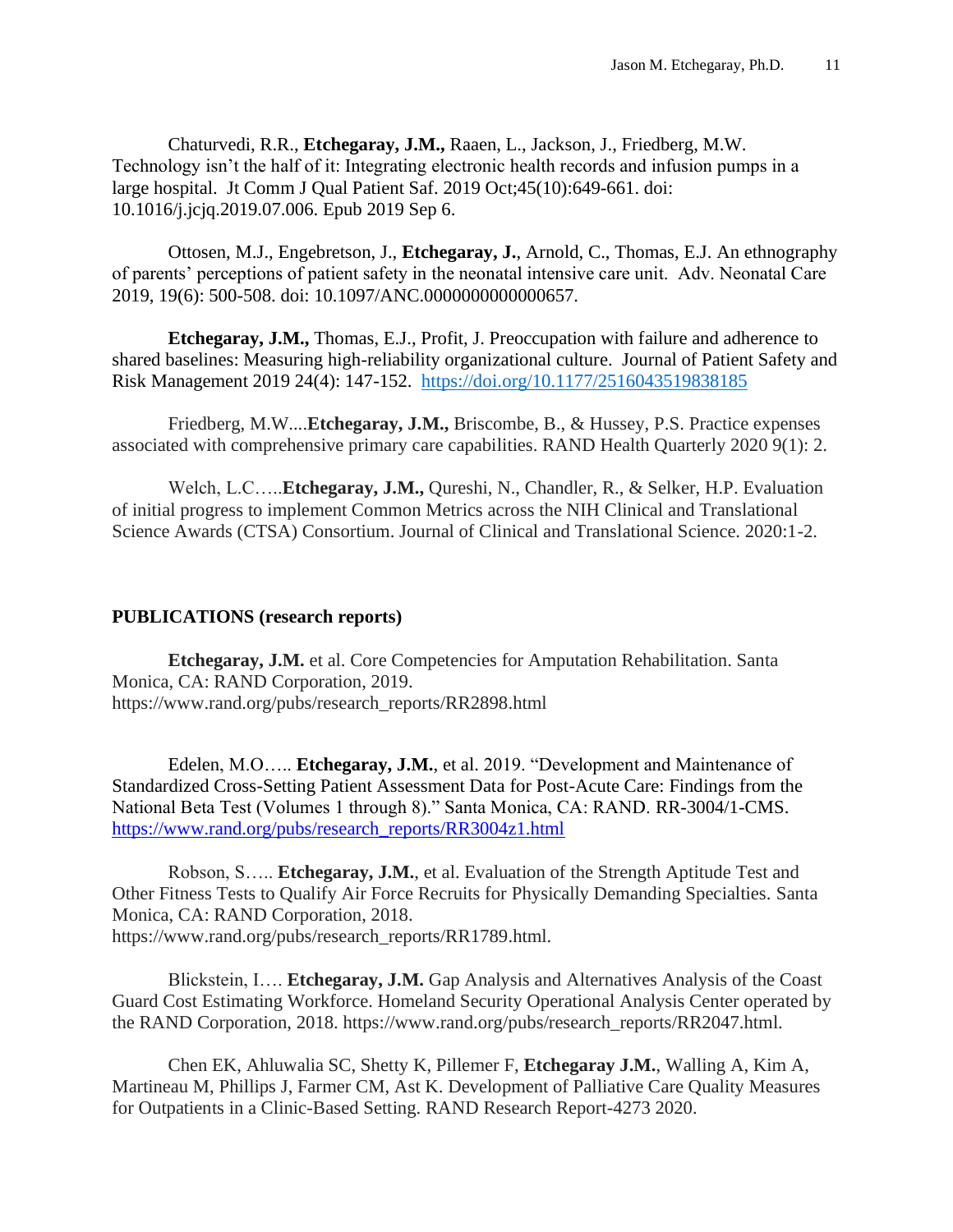## **COMMENTARY**

Rollison, J. & **Etchegaray, J.M.** Elevating the well-being of home care workers. The RAND Blog December 10, 2020. [https://www.rand.org/blog/2020/12/elevating-the-well-being](https://www.rand.org/blog/2020/12/elevating-the-well-being-of-home-care-workers.html)[of-home-care-workers.html](https://www.rand.org/blog/2020/12/elevating-the-well-being-of-home-care-workers.html)

## **BOOK CHAPTERS**

**Etchegaray, J.M**. & Thomas, E.J. Safety culture interventions. Book chapter for French safety culture book.

**Etchegaray, J.M.** & Thomas, E.J. Safety culture – comparing two culture instruments. Book chapter. *Patient Safety Culture: Theory, Methods, and Application.* Ed: Patrick Waterson. 2014

## **WEBINAR**

**Etchegaray, J.M.** & Fischer, W.G. "Effects of Built Environment Factors on Perceptions of Healthcare Quality," webinar, Role: Primary presenter. The Center for Health Design / Vendome, August 30, 2007.

**Etchegaray, J.M.** (2017, February). Post Graduate Course on Patient Safety, University of Bradford, UK.

## **INTERVIEWS**

| 2003 | Common performance measures: Worthy goal or unrealistic aim? Healthcare<br>Benchmarks and Quality Improvement, July, 2003. Interviewed as patient safety<br>expert.                                                                                                                      |
|------|------------------------------------------------------------------------------------------------------------------------------------------------------------------------------------------------------------------------------------------------------------------------------------------|
| 2012 | Interviewed as safety culture expert for an article titled "Staff questions safety at<br>St. Charles", Bend Bulletin (Oregon), August 5, 2012.                                                                                                                                           |
| 2019 | Interviewed as PI for article titled "With amputations on the decline, could<br>doctors forget how to do them?", Military Times, June 6, 2019.<br>(https://www.militarytimes.com/news/your-military/2019/06/06/with-<br>amputations-on-the-decline-could-doctors-forget-how-to-do-them/) |

## **EDITOR FOR ONLINE BOOK CHAPTERS**

 $2007 - 2011$  Patient Safety in the  $21<sup>st</sup>$  century, eleven modules, [http://www.pharmsafety.org.](http://www.pharmsafety.org/)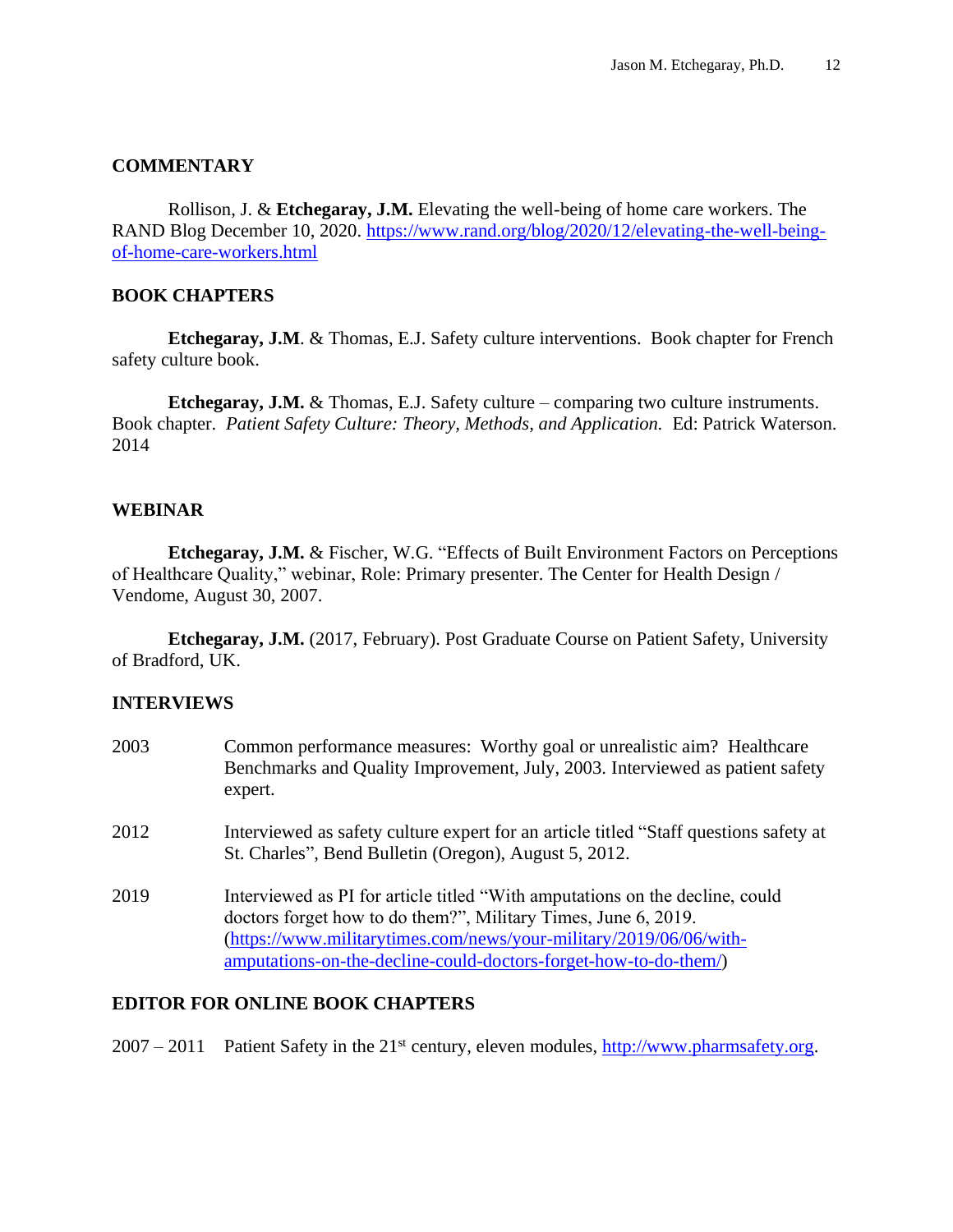### **POSTERS/PRESENTATIONS AT REFEREED CONFERENCES**

Rohrer, D., Pashler, H., & **Etchegaray, J.** (1996). *A memory bottleneck: When recalling twice as many takes four times as long.* Presented at the 37<sup>th</sup> Annual Meeting of the Society for Psychonomics, Chicago, IL.

**Etchegaray, J. M.,** Slack, K. J., Jones, A. P., Latting, J. K., Beck, M. H., Tetrick, L. E., & Da Silva, N. (2000). *Management support, role conflict, and perceived group effectiveness.* Poster presented at the 15<sup>th</sup> Annual Conference of the Society for Industrial and Organizational Psychology, New Orleans, LA.

Robie, C., Adams, K. A., Osburn, H. G., Morris, M. A., & **Etchegaray, J. M.** (2000). *Rating process and assessment center construct validity.* Poster presented at the 15th Annual Conference of the Society for Industrial and Organizational Psychology, New Orleans, LA.

Tetrick, L. E., Da Silva, N., Jones, A. P., **Etchegaray, J. M.,** Slack, K. J., Latting, J.K., & Beck, M. H. (2000). *Organizational learning: Does it lead to employee well-being?* Poster presented at the 15th Annual Conference of the Society for Industrial and Organizational Psychology, New Orleans, LA.

**Etchegaray, J. M.,** & Jones, A. P. (2001). *Reactions to supervisor monitoring behavior.* Poster presented at the 16<sup>th</sup> Annual Conference of the Society for Industrial and Organizational Psychology, San Diego, CA.

Latting, J. K., Beck. M. H., Slack, K. J., Tetrick, L. E., Jones, A. P., **Etchegaray, J. M.,** Da Silva, N. (2001). *Promoting service quality and client adherence to the service plan: The role of top management's support for innovation and learning.* Presented at the 30<sup>th</sup> Annual Conference of ARNOVA, Miami, FL.

Da Silva, N., Tetrick, L. E., Slack, K. J., **Etchegaray, J. M.,** Latting, J. K., Beck, M. H., & Jones, A. P. (2002). *Employees' psychological climate for organizational learning and supervisory performance.* Poster presented at the 17<sup>th</sup> Annual Conference of the Society for Industrial and Organizational Psychology, Toronto, Canada.

**Etchegaray, J. M.,** & Ellis, B.B. (2002). *Affective and continuance commitment: Assessing item and test information functions.* Poster presented at the 17th Annual Conference of the Society for Industrial and Organizational Psychology, Toronto, Canada.

**Etchegaray, J. M**., Ellis, B. B., & Goff, M. (2002). *Measurement equivalence of executives' performance: Does direct report gender matter?* Poster presented at the 17<sup>th</sup> Annual Conference of the Society for Industrial and Organizational Psychology, Toronto, Canada.

**Etchegaray, J. M.,** Toney, L. P., Tetrick, L. E., Sellas, E. J., & Schmidt, L. (2002). *Discriminant validity of foci of exchange: Organization, team, and leader.* Poster presented at the 17th Annual Conference of the Society for Industrial and Organizational Psychology, Toronto, Canada.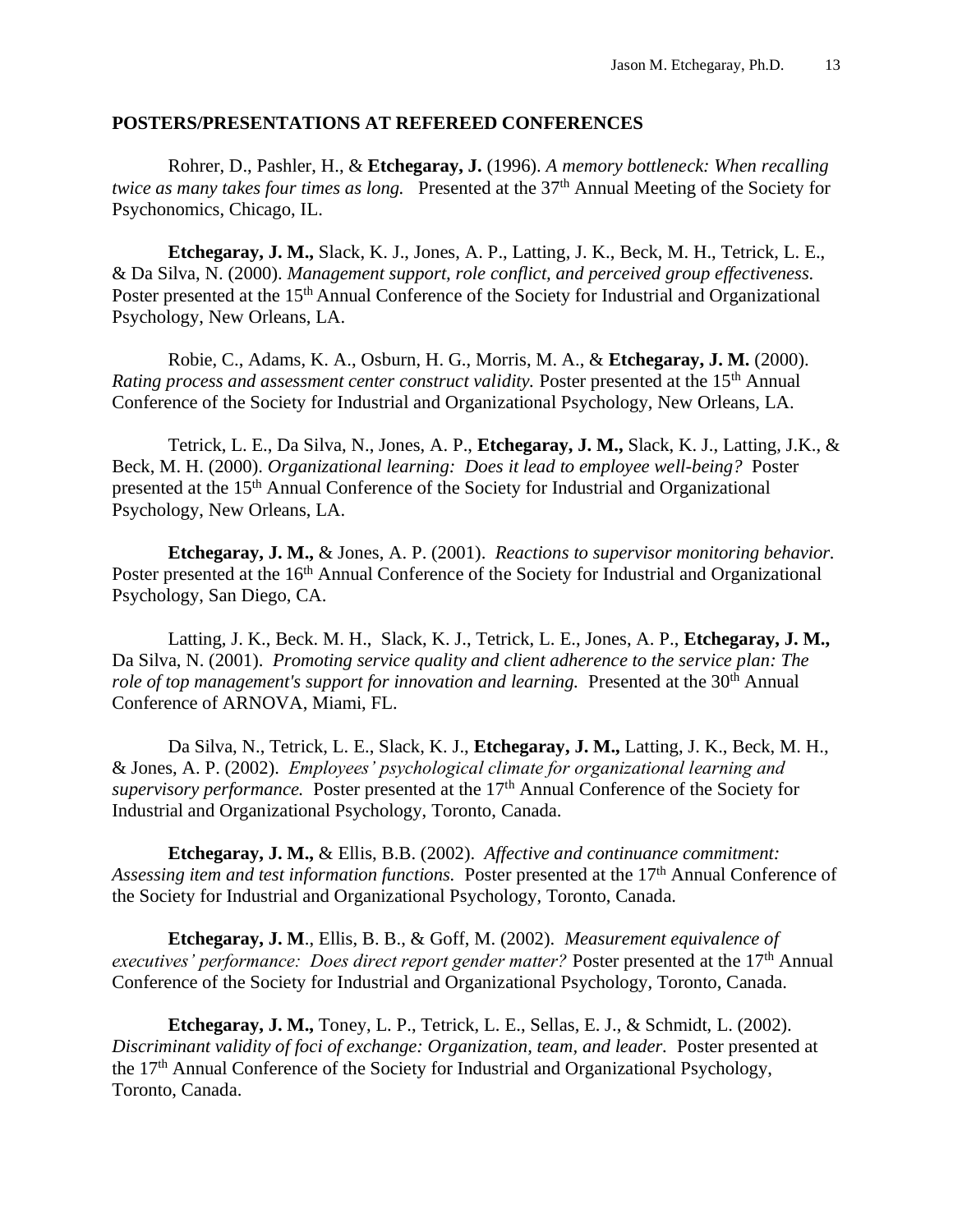Schmidt, L. L., Sellas, E. J., Toney, L. P., **Etchegaray, J. M.,** & Tetrick, L. E. (2002). *Predicting team member exchange and perceived group performance with diversity.* Poster presented at the 17<sup>th</sup> Annual Conference of the Society for Industrial and Organizational Psychology, Toronto, Canada.

Slack, K. J., **Etchegaray, J. M.**, Jones, A. P., Tetrick, L. E., Da Silva, N., Latting, J. K., & Beck, M. H. (2002). *Supervisor support and employee performance: The role of perceived values.* Poster presented at the 17<sup>th</sup> Annual Conference of the Society for Industrial and Organizational Psychology, Toronto, Canada.

**Etchegaray, J. M.,** Simmons, D., & Yao, C (2003). Development and implementation issues related to a close call reporting system. HealthBeat, Volume 3.

**Etchegaray, J. M.**, Sexton, J.B., Helmreich, R. L., & Thomas, E. J. (2003). *Job satisfaction ratings: Measurement equivalence across physicians and nurses.* Poster presented at the 18th Annual Conference of the Society for Industrial and Organizational Psychology, Orlando, FL.

Throckmorton, T., **Etchegaray, J. M.**, & Simmons, D. (2003). *Errors in clinical practice: Current thoughts on incidence, reporting, and innovative management.* Poster presented at the Sigma Theta Tau International Conference, November 4, 2003, Toronto, Canada.

Martin, S. M., Simmons, D., & **Etchegaray, J. M.** (2003). *Creation of a close call reporting system through a multidisciplinary consensus building exercise*. Poster presented at the Sigma Theta Tau International Conference, November 1-3, 2003, Toronto, Canada.

Throckmorton, T., **Etchegaray, J.M**., & Simmons, D. (2004). *Barriers to incident reporting: Attitudes, knowledge, and demographics*. Presented at the ANA 2004 Biennial Convention, June 29, 2004, Minneapolis, MN.

**Etchegaray, J. M.** & Simmons, D. (2004). *Demonstration of the University of Texas Close Call Reporting System*. Presented at the Agency for Healthcare Research and Quality Third Annual Patient Safety Research Conference, September, 2004, Washington, D.C.

Throckmorton, T., **Etchegaray, J. M.**, & Simmons, D. (2004). *Incident reporting by registered nurses: The influence of perceptions of the environment, institutional commitment, and demographics on intent to report*. Presented at the Oncology Nursing Society Conference, November 2004, Nashville, TN.

Throckmorton, T., **Etchegaray, J. M.**, & Simmons, D. (2005). *Examining nurses' intent to report errors*. Presented at the Southern Nursing Research Society 19th Annual Conference, February, 2005, Atlanta, GA.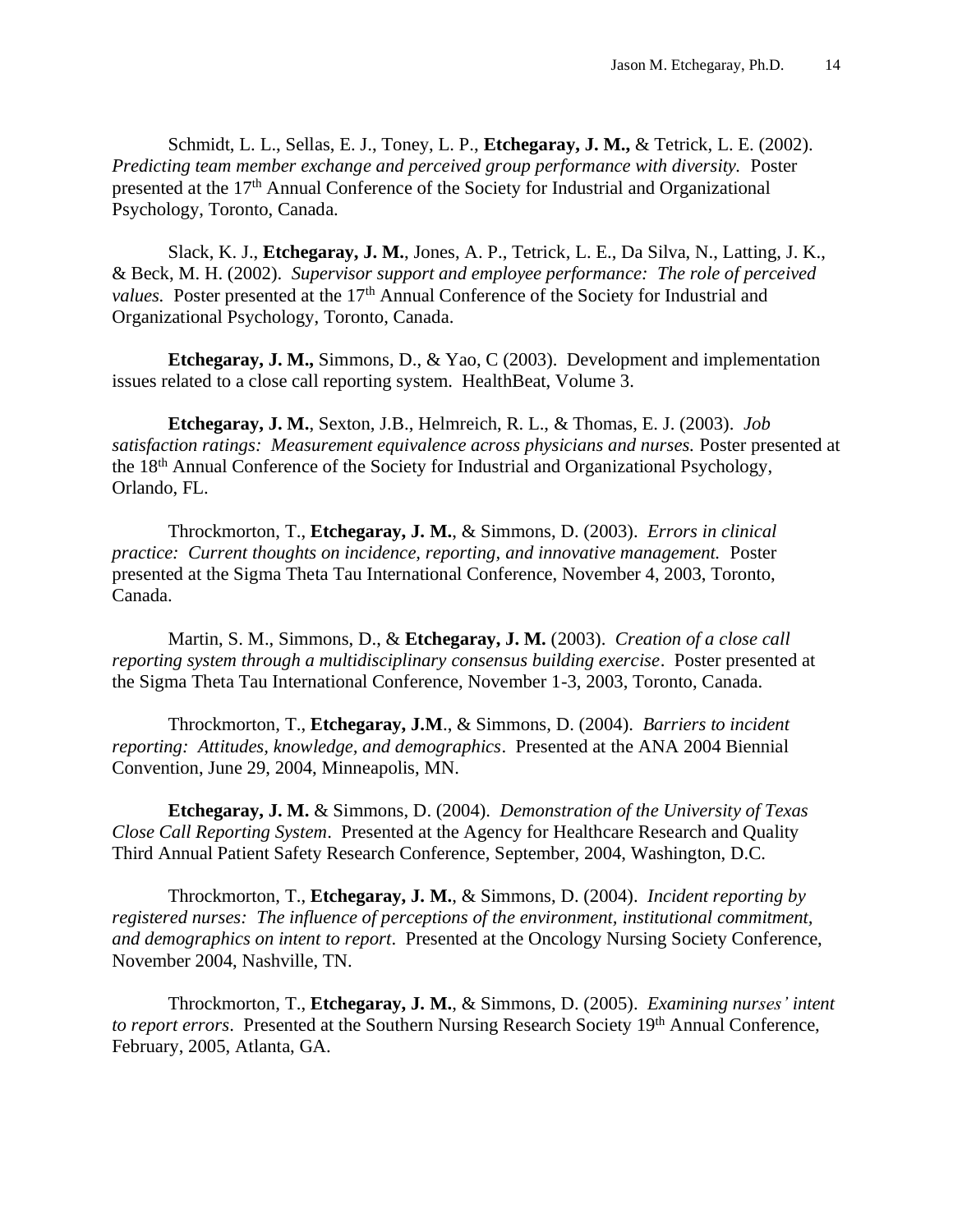**Etchegaray, J.M.**, Dorai, VK, Simmons, D., Graves, K., Fischer, W.G., Yao, C., & Martin, S. (2005). *User reactions to the University of Texas Close Call Reporting System*. Poster presented at Agency for Healthcare Research and Quality's 2005 Annual Patient Safety and Health Information Technology Conference, June 6 – 10, 2005, Washington, DC.

Martin, S.K., Fischer, W.G., **Etchegaray, J.M.**, Simmons, D., Dorai, VK, Yao, C., & Graves, K. (2005). *The University of Texas Close Call Reporting System*. Poster presented at Agency for Healthcare Research and Quality's 2005 Annual Patient Safety and Health Information Technology Conference, June 6 – 10, 2005, Washington, DC.

Martin, S. K., Simmons, D., **Etchegaray, J.M.**, Fischer, W.G., Graves, K. (2005). *Healthcare Alliance Safety Partnership*. Poster presented at Agency for Healthcare Research and Quality's 2005 Annual Patient Safety and Health Information Technology Conference, June 6 – 10, 2005, Washington, DC.

Throckmorton, T., **Etchegaray, J.M.**, & Simmons, D. (2005). *Barriers to error reporting: The role of individual and organizational factors*. Poster presented at Agency for Healthcare Research and Quality's 2005 Annual Patient Safety and Health Information Technology Conference, June 6 – 10, 2005, Washington, DC.

Graves, K., Simmons, D., & **Etchegaray J.M.** (2006). *Overcoming Barriers to Error Reporting: Individual, Organizational and Regulatory Issues*. Presentation at Society for Health Systems Conference, February 10, 2006, San Diego, CA.

Throckmorton, T., **Etchegaray, J.M.**, & Simmons, D. (2006). *Barriers to incident reporting by Registered Nurses: The influence of attitudes, knowledge, and demographics on intent to report*. Poster presented at M.D. Anderson Nursing Symposium: Excellence Through Innovation, March  $16 - 19$ , 2006, Houston, TX.

**Etchegaray, J.M.**, Throckmorton, T., Simmons, D., Graves, K., & Murray, R. (2006). *Documenting three different methodologies used to assess the safety of the healthcare*  environment. 7<sup>th</sup> Annual Health Services and Outcomes Research Conference, Kelsey Research Foundation at the UT School of Public Health, Novermber 14, 2006.

Schell, K.L., Costa, K.M., Thomas, C., & **Etchegaray, J**. (2007). Exploring the theoretical structure of the Error Orientation Questionnaire. Poster presented at SIOP annual conference, New York, NY.

Hwang, J., Esnor, J., **Etchegaray, J.,** Saab, R., Arbuckle, R., & Escalante, C. (2008). Utilization of a Patient Medication Knowledge Tool: Implications For Medication Safety. Abstract presented at 2008 International MASCC/ISOO Symposium. June 26 – 28, 2008, Houston, TX.

**Etchegaray, J.M.**, & Thomas, E. J. (2009). High-performance work systems in healthcare. Academy Health Annual Research Meeting, June 28, 2009. Chicago, IL.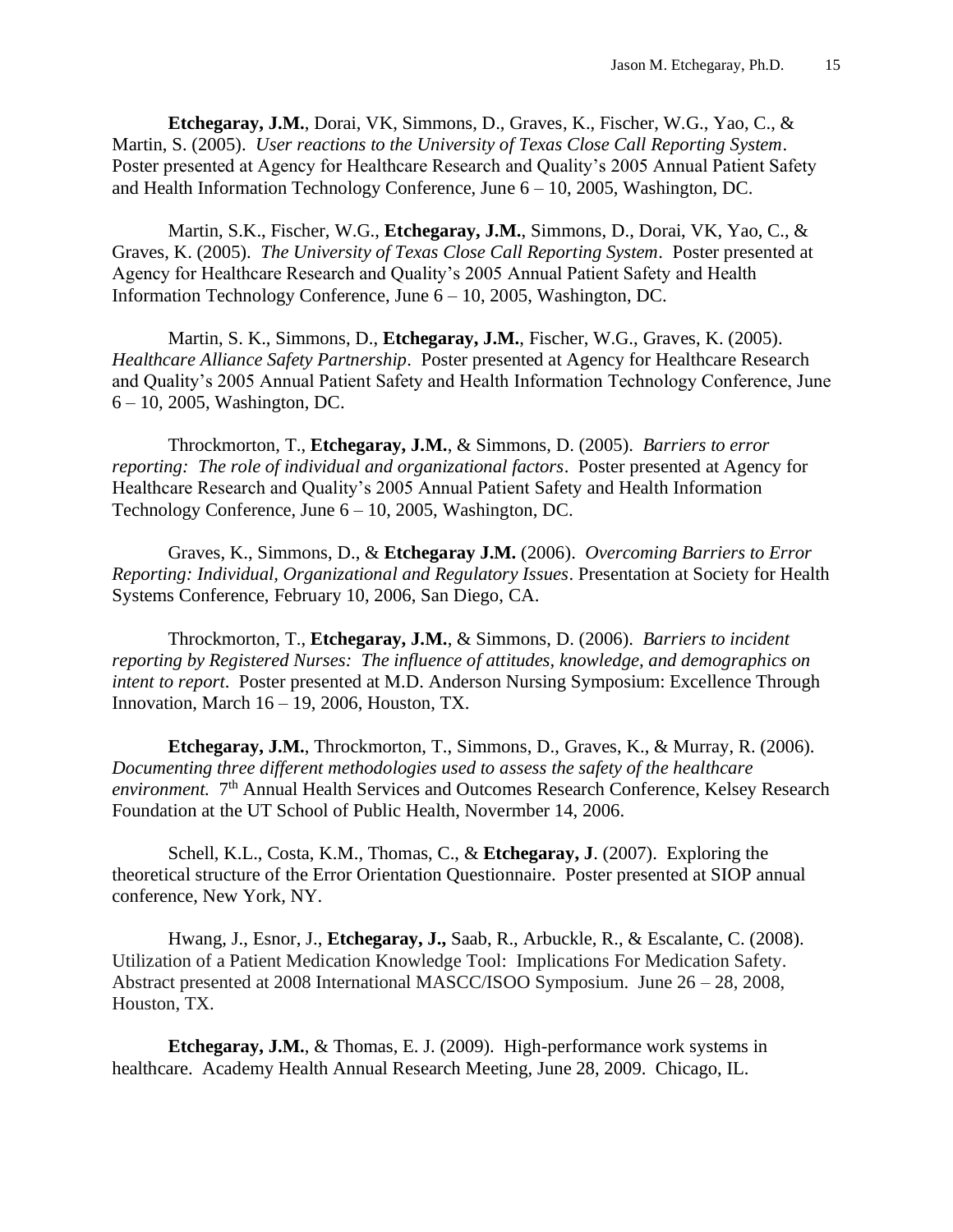Hwang, K.O., **Etchegaray, J.M.**, Bernstam, E.V., & Thomas, E.J. (2010). Activity in an online weight loss community predicts encouragement support. Poster presented at: Society of Behavioral Medicine 31st Annual Meeting, April 7th, 2010; Seattle, WA.

Hwang, K.O., **Etchegaray, J.M.**, Bernstam, E.V., & Thomas, E.J. (2010). Predictors of intention to share educational health information via online social network ties. Poster presented at: Society of Behavioral Medicine 31st Annual Meeting, April 8th, 2010; Seattle, WA.

Profit, J., **Etchegaray J**., Petersen, L.A., Sexton, B.J., Minghua, M., & Thomas, E.J. (2010). Safety Attitudes Among Neonatal Intensive Care Units Vary Widely. Pediatric Academies Societies, May 1 – 4, 2010. Vancouver, Canada.

**Etchegaray, J.M.** & Thomas, E.J. (2010). Examining Executive Ratings of High-Performance Work Systems Dimensions. Presented at 2010 Annual Research Meeting of Academy Health, June 28, 2010, Boston, MA.

**Etchegaray, J.M.** & Thomas, E.J. (2011, June). Comparison of two patient safety culture surveys: HSOPS and SAQ. Presented at 2011 Annual Research Meeting of Academy Health, June 13, 2011, Seattle, WA.

**Etchegaray, J.M.** & Thomas, E.J. (2011, June). Converting patient safety climate scores between SAQ and HSOPS. Presented at 2011 Annual Research Meeting of Academy Health, June 13, 2011, Seattle, WA.

**Etchegaray, J.M.**, Gallagher, T.H., Bell, S.K., Dunlap, B., & Thomas, E.J. (2011, September). Error Disclosure: A New Domain for Assessing Safety Culture. Presented at 2011 Agency for Healthcare Research and Quality Annual Conference September 19, 2011. Bethesda, MD.

Fowler, A.J., Evans, P.W., **Etchegaray, J.M.**, Ottenbacher, A.J., & Arnold, C.C. (2012, May). Safe sleep practices and sudden infant death syndrome (SIDS) prevention: How do NICU and well baby parents differ. Pediatric Academic Societies, Boston, MA.

Ottosen, M., **Etchegaray, J.**, Burress, L., Ottenbacher, A., & Thomas, E. (2012, July). Learning from errors through patients and families. Improvement Science Annual Conference, San Antonio, TX.

Thomas, E.J., **Etchegaray, J.M.**, et al. (2012, September). The Texas Disclosure and Compensation Study: Best Practices for Improving Safety. Agency for Healthcare Research and Quality Annual Conference, Washington, DC.

Liao, J.M., **Etchegaray, J.M.**, Williams, S.T., Berger, D.H., Bell, S.K., Thomas, E.J. The Medical Student Safety Attitudes & Professionalism Survey (MSSAPS): Grading Patient Safety Progress Through Medical Student Experiences. Poster presentation at Academy for Healthcare Improvement Scientific Symposium. Orlando, Florida [December 2012]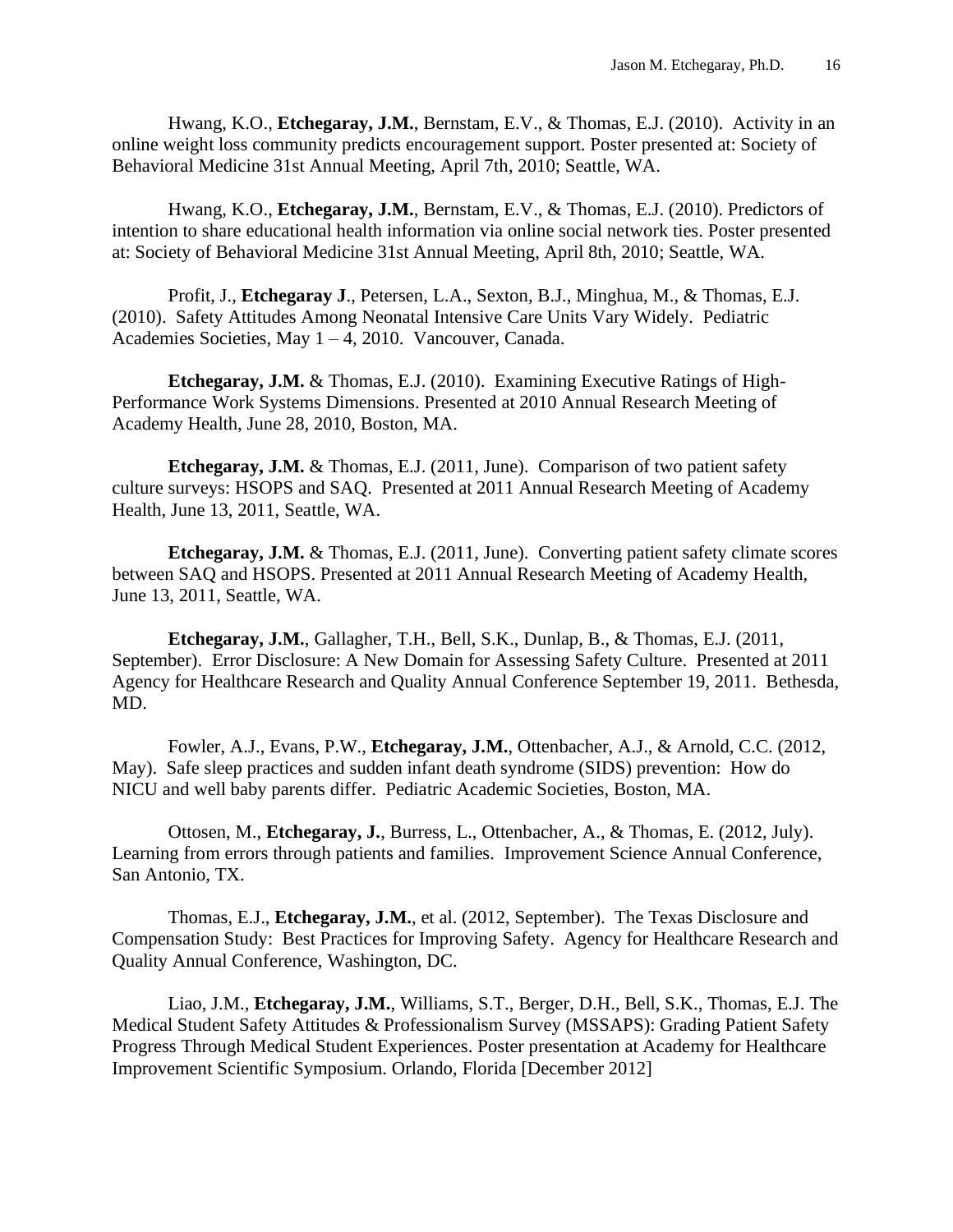Liao, J.M., **Etchegaray, J.M.**, Williams, S.T., Berger, D.H., Bell, S.K., Thomas, E.J. The Medical Student Safety Attitudes & Professionalism Survey (MSSAPS): Grading Patient Safety Progress Through Medical Student Experiences. Poster presentation at Kelsey Research Foundation Health Services & Outcomes Research Conference. Houston, Texas [December 2012]

**Etchegaray, J.M.** & Thomas, E.J. Engaging employees: The importance of highperformance work systems for patient safety. Poster presentation at Kelsey Research Foundation Health Services & Outcomes Research Conference. Houston, Texas [December 2012]

Liao, J.M., **Etchegaray, J.M.**, Williams, S.T., Berger, D.H., Bell, S.K., Thomas, E.J. The Medical Student Safety Attitudes & Professionalism Survey (MSSAPS): Grading Patient Safety Progress Through Medical Student Experiences. Poster presentation at IHI National Forum. Orlando, Florida [December 2012]

Tsao, K., Rain, J., Matuszczak, M., Levy, S.M., Kao, L.S., **Etchegaray, J.M.**, Thomas, E.J., Lally, K.P. Improvements in patient safety culture in a pediatric perioperative environment requires a multi-faceted approach. South Texas American College of Surgeons, February 2013, Houston, TX.

**Etchegaray, J.M.**, Liao, J., Williams, S. T., Berger, D., Bell, S.K., & Thomas, E.J. (2013). The Medical Student Safety Attitudes and Professionalism Survey. Poster presented at: 28th Annual Conference of the Society for Industrial and Organizational Psychology, April 13, 2013; Houston, TX.

**Etchegaray, J.M**. et al. (2013). Barriers to speaking up for patient safety. Poster presented at Improvement Science Annual Conference, San Antonio, TX, July.

Ottosen, M., **Etchegaray, J.M.,** et al. (2013). Barriers to speaking up for patient safety. Poster accepted and to be presented at International Conference on Communication in Healthcare, Montreal, Quebec, September.

Martinez, M., Lehmann, L., **Etchegaray, J.M.**, et al. (2013). Residents' Likelihood of Speaking Up About Traditional and Professionalism-Related Patient Safety Threats. To be presented at International Conference on Communication in Healthcare, Montreal, Quebec, September.

Levy, S.M., Jain, R., Matuszczak, M., Kao, L.S., **Etchegaray, J.M.**, Thomas, E.J., Lally, K.P., Tsao, K. (2013). Improvements in Patient Safety Culture in a Pediatric Perioperative Environment requires a multi-faceted approach. Surgical Forum, American College of Surgeons. Washington, DC. [October 6-10, 2013]

**Etchegaray, J.M.,** Thomas, E.J., & Profit, J. Measuring Aspects of High-Reliability Culture in Healthcare Settings. Poster presented at 2014 Annual Research Meeting of Academy Health, June 8, 2014, San Diego, CA.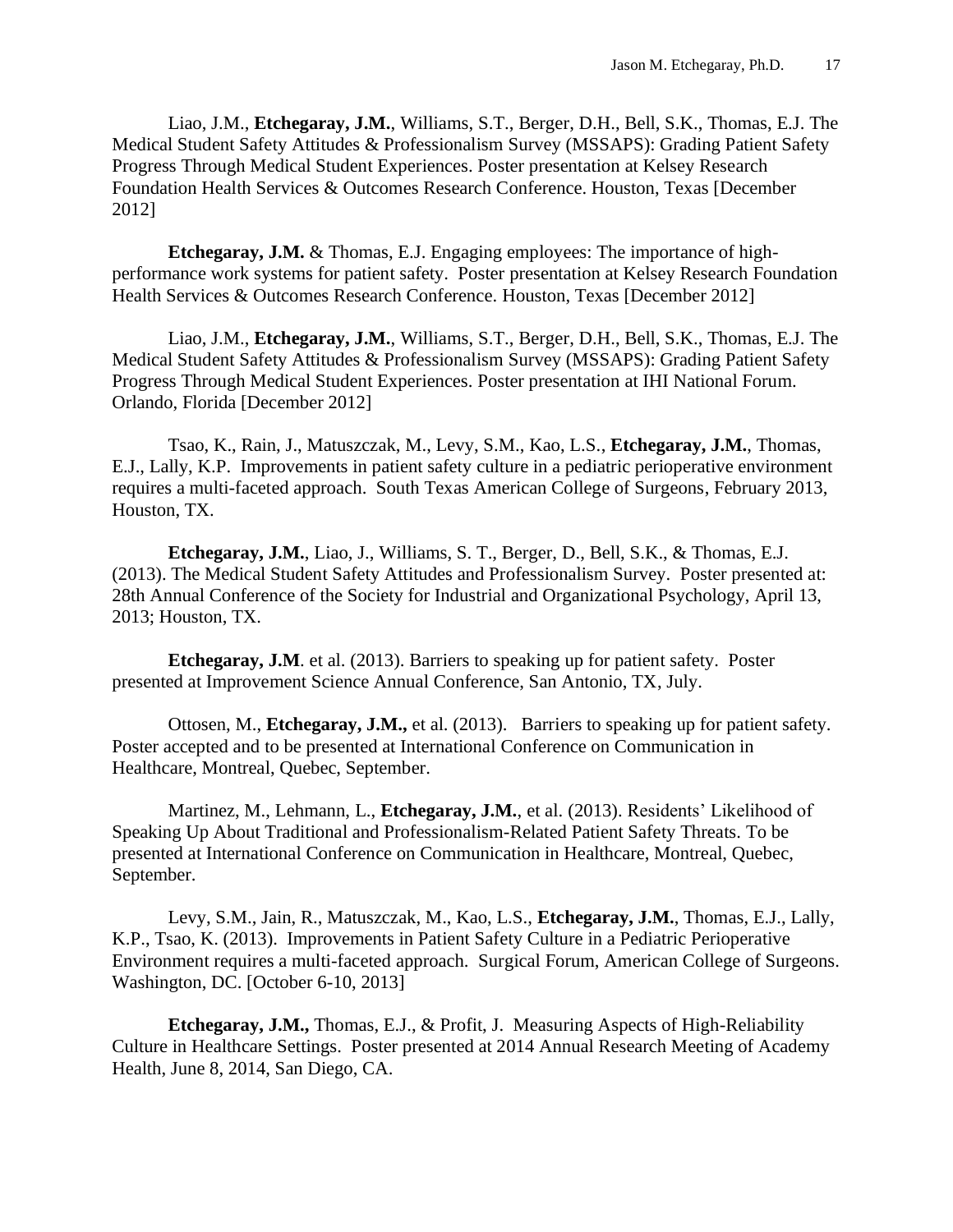**Etchegaray, J.M.,** de Carvalho, R.E.F.L., de Azevedo Zago, K.S., Cassiani, S.H.D.B., & Thomas, E.J. Examining the Measurement Equivalence of English and Portuguese Versions of a Safety Culture Survey. Poster presented at 2014 Annual Research Meeting of Academy Health, June 8, 2014, San Diego, CA.

**Etchegaray, J.M.,** Ottosen, M.J., Aigbe, A., Webster, E., & Thomas, E.J. Patients' Knowledge about the Factors that Contributed to Their Own Unexpected Events. Poster presented at 2014 Annual Research Meeting of Academy Health, June 8, 2014, San Diego, CA.

**Etchegaray, J.M.,** Ottosen, M.J., Aigbe, A., Alawadi, Z., Webster, E., & Thomas, E.J. Understanding Reasons that Clinicians Do Not Speak Up. Poster presented at 2014 Annual Research Meeting of Academy Health, June 8, 2014, San Diego, CA.

Alawadi, Z., **Etchegaray, J.M.,** Ottosen, M.J., Aigbe, A., Webster, E., Kao, L.S., & Thomas, E.J. Why Do Surgeons Fail to Disclose Medical Errors? Presented at American College of Surgeons Clinical Congress, October, 2014, San Francisco, CA.

Putnam, L.R., Levy, S.M., Kellagher, C., **Etchegaray, J.M.**, Thomas, E.J., Kao, L.S., Lally, K.P., Tsao, K. Resident Perceptions of Safety in the Perioperative Environment: Where Can We Improve? Presented at American College of Surgeons Clinical Congress, October, 2014, San Francisco, CA.

Al-Mutairi, A., Meyer, A.N.D, Thomas, E.J., **Etchegaray, J.M.**, Roy, K.M., Davalos, M.C., & Singh, H. Design and Validation of an Instrument to Detect Diagnostic Errors in Primary Care Settings. Presented at SGIM 38<sup>th</sup> Annual Meeting, April 25, 2015, Toronto, Canada.

Ottosen, M.J., **Etchegaray, J.M.**, Sedlock, E., Aigbe, A., Bell, S.K., Gallagher, T.H., & Thomas, E.J. Creating IMPACT: A patient-centered engagement tool for hospitals to Improve Post-event Analysis Communication Together with patients and families. Presented at 2015 Annual Research Meeting of Academy Health, June 2015, Minneapolis, MN.

**Etchegaray, J.M.,** Ottosen, M.J., Aigbe, A., Sedlock, E., Sage, W.M., Bell, S.K., Gallagher, T.H., & Thomas, E.J. Patients as partners in learning from unexpected events. Presented at 2015 Annual Research Meeting of Academy Health, June 2015, Minneapolis, MN.

Landgren, R.Alawadi, Z., Douma, C., Thomas, E.J., & **Etchegaray, J.M.** Why Don't Pediatric Residents Speak Up for Patient Safety. Presented at Baylor College of Medicine Annual Quality Improvement and Patient Safety Conference, May 14, 2015.

Ottosen, M.J., **Etchegaray, J.M.,** Engebretson, J., & Thomas, E.J. A conceptual model for engaging parents in patient safety within the Neonatal Intensive Care Unit. To be presented at 2015 International Conference on Communication in Healthcare, October 2015, New Orleans, LA.

Ottosen, MJ, **Etchegaray, JM,** Burress, L. Ottenbacher, A. and Thomas, E., *Learning*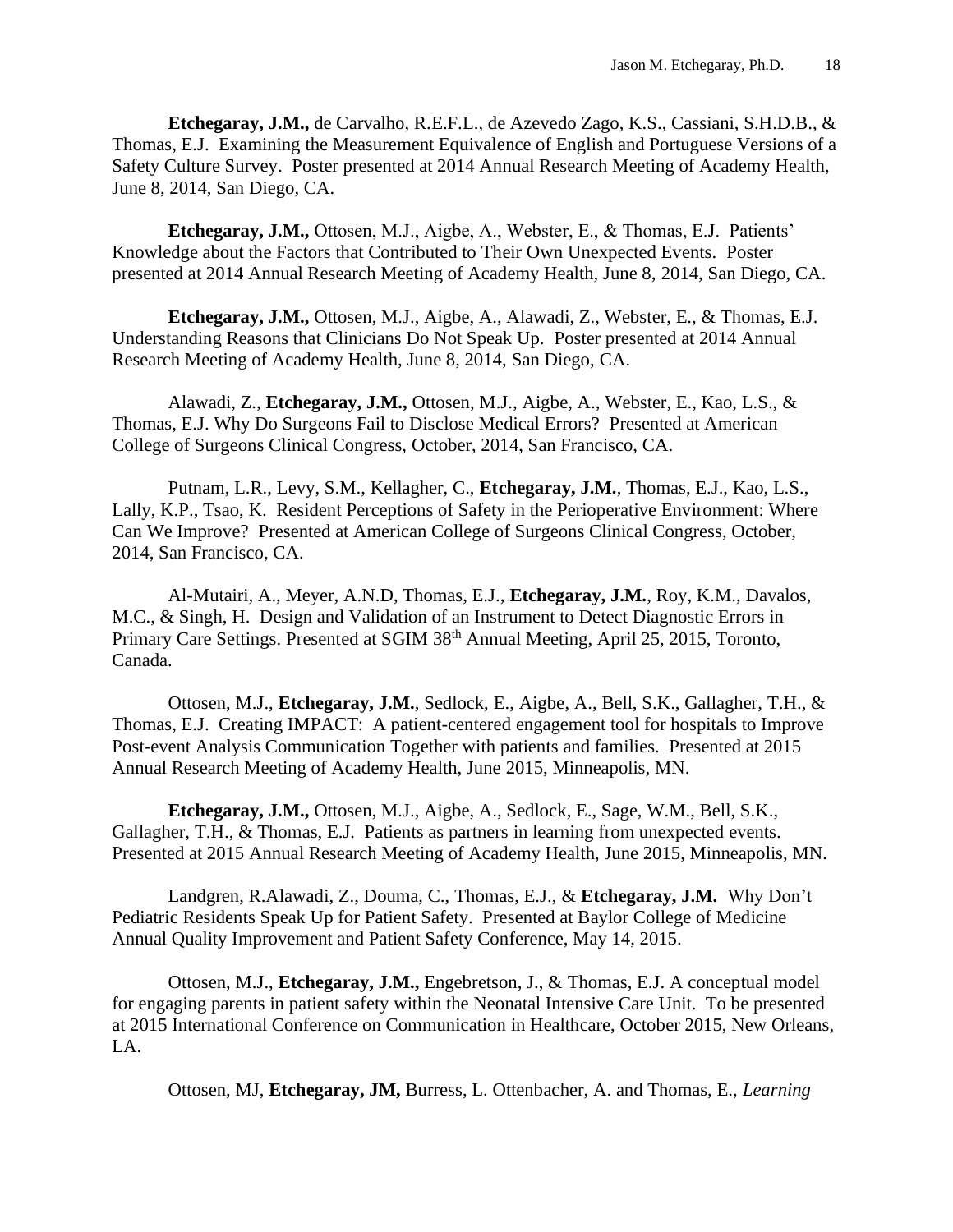*from Errors through Patients and Families*, poster presentation, Summer Institute on Evidenced-Based Quality Improvement Conference, San Antonio, TX, July 2012.

Ottosen MJ, **Etchegaray JM**, Danscak, T & Thomas, E. *Barriers to Speaking Up for Patient Safety*, Poster presentation for International Conference on Communication in Healthcare, Montreal, Canada, October 2013.

Ottosen MJ, **Etchegaray JM**, Aigbe A, Sedlock EW, Bell S, Gallagher T, & Thomas EJ. Creating IMPACT: A Patient-Centered Engagement Tool for Hospitals to Improve Post-Event Analysis Communication with Patients and Families. Poster presentation for 2015 Annual Research Meeting Academy Health, Minneapolis, MN, June 2015.

Ottosen MJ, **Etchegaray JM**, & Engebretson J, & Thomas, EJ. How Parents In Neonatal Intensive Care View Patient Safety. Poster presentation for Council for the Advancement of Nursing Science, 2015 Special Topics Conference: Emerging Areas of Family Health Research Across the Lifespan, Washington, DC, October 2015.

Martinez, W., Lehmann, L., Hickson, G., Brady, D., Thomas, E., **Etchegaray, JM**. et al. Speaking up about traditional and professionalism-related patient safety threats: A national study of residents. Poster presentation for annual meeting of American Society of Bioethics and Humanities, October 2015.

Ottosen et al. 1<sup>st</sup> place in Abstract and Poster Competition at 2016 Evidenced-Based Practice Symposium for Houston Methodist Hospital

Thomas, E.J., Driver, J., **Etchegaray, J.M.,** Ottosen, M.J., & Bell, S.K. Engaging harmed patients for healing and safety. Institute for Healthcare Improvement presentation at Annual Conference, Orlando, FL, December, 2016.

Ottosen, MJ, Engebretson, J, **Etchegaray, J.M.**, & Thomas, E.J. A conceptual model of parent perceptions of patient safety in the neonatal intensive care unit. Podium presentation to UT School of Nursing 2016 Research Day, Houston, Tx, April 2016.

Martinez, W., Lehman, L., Hickson, G., Brady, D., Thomas, E., **Etchegaray, J.M.** et al. Speaking up about Traditional and Professionalism-Related Patient Safety Threats: A National Study of Residents. Poster presentation for 2016 Annual Research Meeting Academy Health, Boston, MA, June 2016.

Ottosen, M., Sedlock, E., Jaiswal, N., Ngwe, B., Story, B., Ren, Y., Thomas, E., **Etchegaray, J.M.** What parents can tell us about patient safety in the NICU. Houston Methodist Symposium, September 24, 2016.

Jaiswal, N., Ottosen, M., Sedlock, E., Thomas, E., Ren, Y., Torre, L., Ngwe, B., Story, B., Hokanson, K**., Etchegaray, J.M.** Parent-reported Barriers to Being Present with their Infant in the NICU. Edward Randall, III Internal Medicine Quality Fair at UT Health-McGovern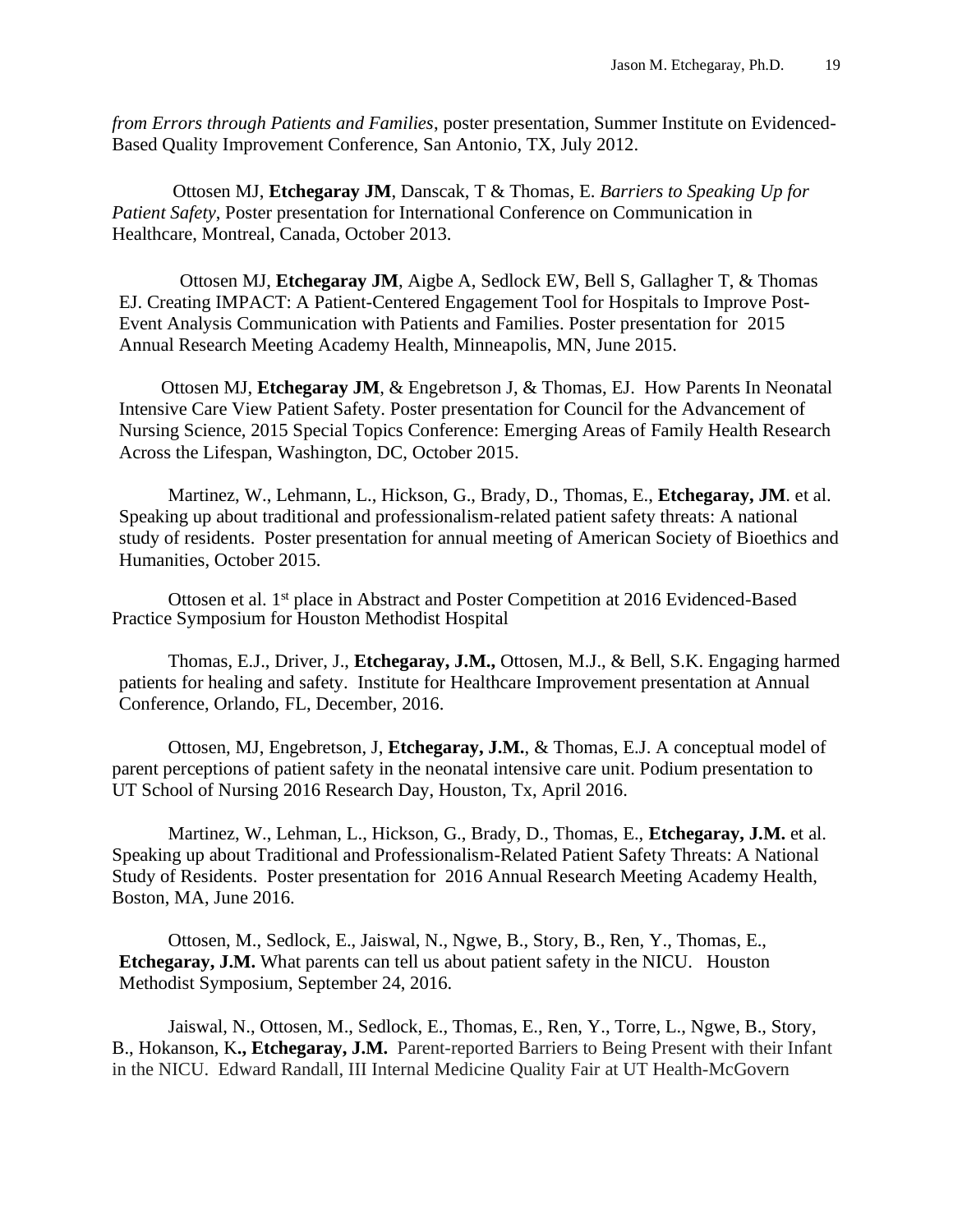Medical School, April 14, 2017.

Jaiswal, N., Ottosen, M., Sedlock, E., Thomas, E., Ren, Y., Torre, L., Ngwe, B., Story, B., Hokanson, K**., Etchegaray, J.M.** Parent-Reported Concerns of Safe Care within the Neonatal Intensive Care Unit. Pediatric Academic Societies, San Francisco, CA, May 8, 2017.

Jaiswal, N., Ottosen, M., Sedlock, E., Thomas, E., Ren, Y., Torre, L., Ngwe, B., Story, B., Hokanson, K**., Etchegaray, J.M.** Impact of nurse behaviors on parental roles and involvement in the NICU. UT Health School of Nursing Day, Houston, TX, June 9, 2017.

Jaiswal, N., Ottosen, M., Sedlock, E., Thomas, E., Ren, Y., Torre, L., Ngwe, B., Story, B., Hokanson, K**., Etchegaray, J.M.** Comparisons in Perceptions of Patient Safety Between Spanish-speaking and English-speaking parents in the NICU. UT Health School of Nursing Day, Houston, TX, June 9, 2017.

Sedlock EW, **Etchegaray JM,** Tomoaia-Cotisel A, Strauss SG, Jaiswal N, Thomas EJ. Assessing Quality Improvement Team Processes – A Meeting Observation Tool. Oral presentation at the Science of Team Science Conference, May 22, 2018, Galveston, TX.

Martinez, W., **Etchegaray, J.M.**, et al. Assessing Healthcare Organizations' Speaking up Climates: Addition of the Suc-Prof and Suc-Safe Scales to the Safety Attitudes Questionnaire. Presented at 2018 Annual Research Meeting of Academy Health, June 2018, Seattle, WA.

Tomoaia-Cotisel, A., MacDonald, R., **Etchegaray, J.M.**, Thomas, E.J. Applying strategy modeling to a NICU quality improvement program. Presented at 2019 Annual Research Meeting of Academy Health, June 2019, Washington, DC.

Tomoaia-Cotisel, A., MacDonald, R., **Etchegaray, J.M.**, Thomas, E.J. NICU quality improvement and its context: A causal map involving feedback & time delays. Presented at 2019 Annual Research Meeting of Academy Health, June 2019, Washington, DC.

**Etchegaray, J.M.,** Rollison, J., Dundon, S., & Gibson, K. Elevating home caregiver voices during COVID-19 in Western NY and SE Michigan. Catalyst Conversation presented at HCBS Annual Conference, December 8 2020.

#### **INVITED PRESENTATIONS**

**Etchegaray, J. M.**,Toney, L. P., Tetrick, L. E., Sellas, E. J., & Schmidt, L. L. (2001, November). *Discriminant validity of foci of exchange: Organization, team, and leader.* Presented to the Industrial/Organizational Psychology Research Colloquim, University of Houston, Houston, TX.

**Etchegaray, J. M.**, Schmidt, L. L., & Ellis, B. B. (2002, February). *Item and test information functions for organizational commitment and upper extremity functioning.*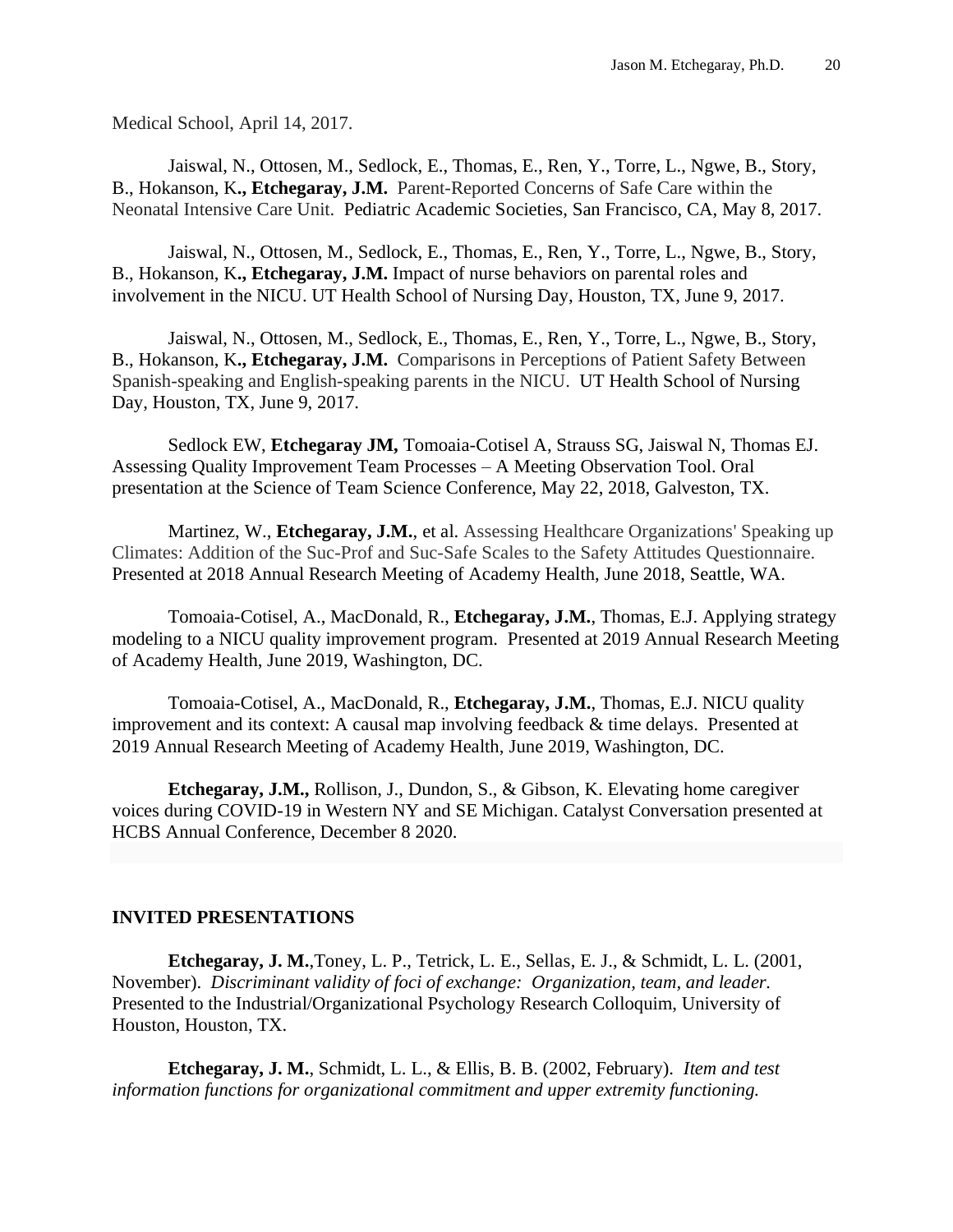Presented to the Industrial/Organizational Psychology Research Colloquim, University of Houston, Houston, TX.

**Etchegaray, J. M.** (2003, March). *Aligning organizational safety goals and practices: The role of the University of Texas Close Call Reporting System.* Presentation to the Houston Organization of Nurse Executives.

**Etchegaray, J. M.**, & Simmons, D. (2003, July). *Human factors science: The patient safety component of the QAPI conditions of participation..* Presentation at the New CMS Quality Assessment and Performance Improvement Conditions of Participation Conference sponsored by Texas Hospital Association.

Martin, S., Yao, C., Simmons, D., & **Etchegaray, J. M.** (2003, October). *Close Call Reporting System.* Demonstration of the University of Texas Close Call Reporting System at the Technology Fair for the Scottsdale Institute Fall Conference, October 16, 2003, Houston, Texas.

**Etchegaray, J. M.** (2003, November). The University of Texas Close Call Reporting System: Translating best practices from aviation to healthcare. Presentation at St. Luke's Episcopal Healthcare Management Conference.

Martin, S., Simmons, D., & **Etchegaray, J. M.** (2004, March). *The University of Texas Close Call Reporting System: Free Safety Lessons from the Frontline.* Storyboard presented at the  $3<sup>rd</sup>$  Annual Forum for Improving Children's Health Care, March  $2-4$ , 2004, Coronado, California.

**Etchegaray, J.M.** (2005, April). *The University of Texas Close Call Reporting System.* Presented at Manager's Forum at The University of Texas M. D. Anderson Cancer Center, April 20, 2005, Houston, Texas.

**Etchegaray, J.M.** (2012, March). Developing Patient Questionnaires. Presented at International Association of Clinical Research Nurses, Texas Medical Center.

**Etchegaray, J.M.** (2012, May). Qualitative Research Methodology: Survey Design. Presented at Texas Childen's Hospital Section of Emergency Medicine.

**Etchegaray, J.M.** (2012, July). Safety culture: The key to reducing medical errors. Advanced Quality Improvement course for Texas Children's Hospital.

Thomas, E.J. & **Etchegaray, J.M.** (2012, September). Safety culture: what is it and why does it matter. Grand Rounds at The University of Texas Medical School at Houston.

**Etchegaray, J.M.** (2012, September). Achieving a culture of safety. Panelist with Dennis Cook. Moderator Eric Thomas. The University of Texas Annual CS&E Conference.

**Etchegaray, J.M.** (2012, September). Safety culture: Progress in the first decade. The University of Texas School of Nursing.